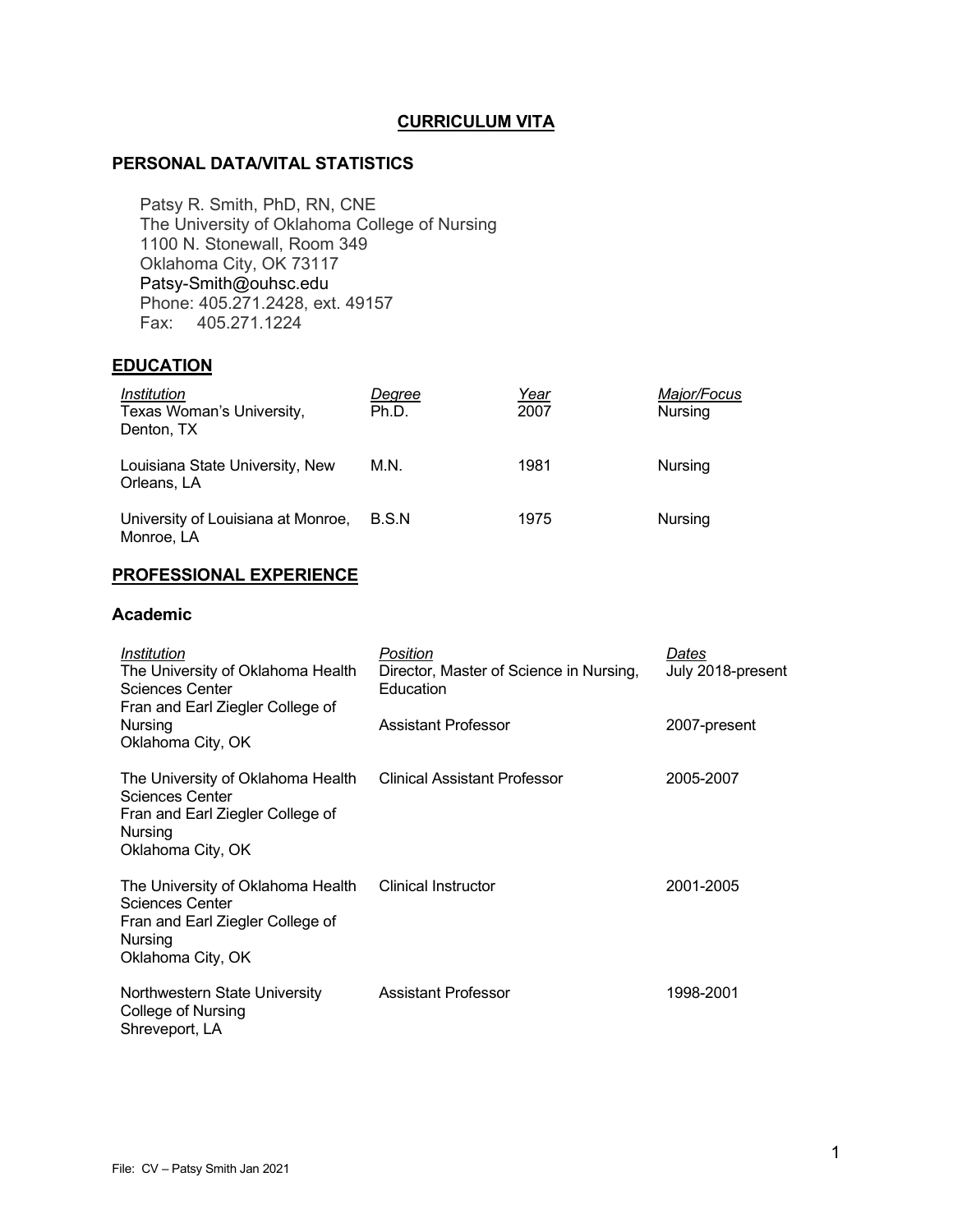## **Clinical**

| <i><b>Institution</b></i><br>Mary Mahoney Memorial Health<br>Center<br>Oklahoma City, OK | Position<br>Contractual agreement: special projects<br>leader for the development and<br>implementation of a nurse triage system<br>for medical clinic visits and telephone<br>consultation | Dates<br>2003-2004  |
|------------------------------------------------------------------------------------------|---------------------------------------------------------------------------------------------------------------------------------------------------------------------------------------------|---------------------|
| <b>Winward Hospital</b><br>Shreveport, LA                                                | Chief Nursing Executive, four locations,<br>successful accreditation reviews                                                                                                                | 1997-1998           |
| Plaza Medical Center, Hospital<br>Corporation of America<br>Fort Worth, TX               | Director, Community Outreach                                                                                                                                                                | 1994-1996           |
| Texas Department of Health<br>Arlington, TX                                              | <b>Compliance-Nursing Specialist</b>                                                                                                                                                        | 1996-1997           |
| Saint Joseph Hospital<br>Fort Worth, TX                                                  | <b>Clinical Nurse Specialist</b>                                                                                                                                                            | 1987-1994           |
| Charity Hospital of Louisiana<br>New Orleans, LA                                         | <b>Clinical Nurse Specialist</b><br><b>Nursing Supervisor</b>                                                                                                                               | 1979-1987           |
| Louisiana State Univ. School of<br>Medicine, Shreveport, LA                              | Charge Nurse,<br>Staff Nurse, Coronary ICU                                                                                                                                                  | 1977-1979           |
| Glenwood Memorial Hospital<br>West Monroe, LA                                            | <b>Student Nursing Assistant,</b><br>Staff Nurse, Coronary ICU                                                                                                                              | Summer 1995<br>1976 |

# **Certification or Board Status**

| Certificate                                | Credentialing Organization                                 | Date Issued-Status       |
|--------------------------------------------|------------------------------------------------------------|--------------------------|
| Certified Nurse Educator (CNE).            | National League for Nursing (NLN)                          | 2015-current             |
|                                            | Academic Nurse Educator Certification                      | <b>Renewed September</b> |
|                                            | Program                                                    | 2020                     |
| Certified Medical-Surgical Nurse<br>(CMSN) | American Nurses Association<br>Credentialing Center (ANCC) | 1990-2005                |
|                                            |                                                            |                          |

## **Licensure**

| Type             | Date Issued - Status |
|------------------|----------------------|
| Registered Nurse | 2001 – Current       |
| Registered Nurse | 1987 – Inactive      |
| Registered Nurse | 1975 – Inactive      |
|                  |                      |

# **SCHOLARSHIP**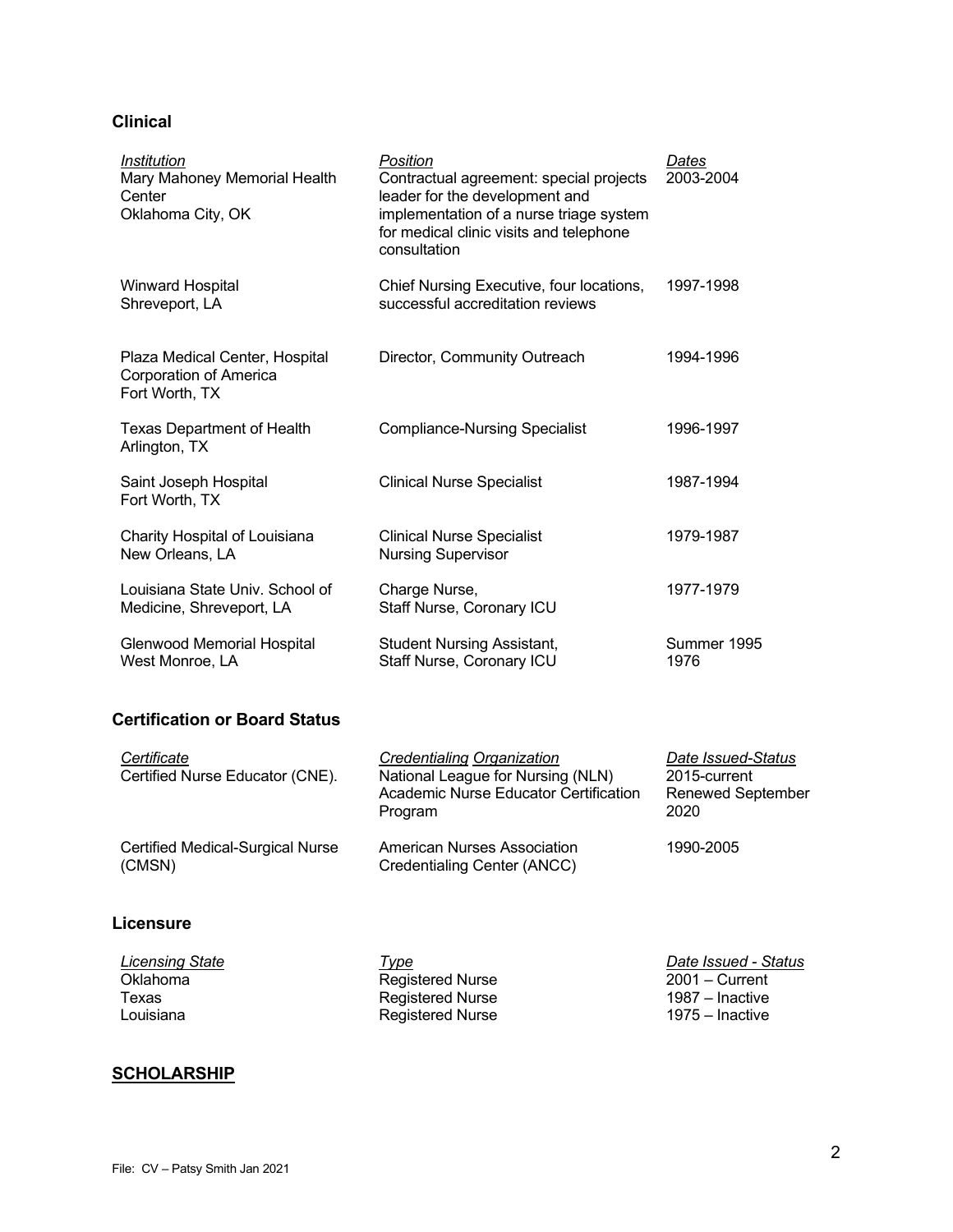## **Research**

*Current or Pending:* None at present.

### *Completed:*

- 1. **Co-Investigator**, A Community e-Health Promotion Program Addressing Urban Disparities in Oklahoma. Principal Investigator: K. Dwyer. [7/1/2015-6/30/2017]. 1R21HS024064-01. Funded by the Agency for Healthcare Research and Quality (AHRQ). [Total Direct Costs: \$238,095]. 5% effort
- 2. **Principal Investigator,** *In the Face of Cancer: Older African American Survivorship.*  Funded by the Association of Black Nursing Faculty, Inc. Research Award. Co-Investigator: none. TDC: \$1,000, 06/30/12-7/31/15
- 3. **Investigator,** *Community Connections Through the AROUSE Project.* Unfunded pilot feasibility study, Principal Investigator C. Ciro (College of Allied Health, Occupational Therapy), 10% donated time, 9/11-7/12
- 4. **Postdoctoral Fellowship,** Funded by the Reynolds Center for Geriatric Nursing Excellence, Translational Faculty Research Program, OUHSC College of Nursing, Advisor and Mentor: B. Holtzclaw, 25% release time, 2010-2011
- 5. **Training Participant,** Michigan Center for Urban African American Aging Research, University of Michigan Ann Arbor, MI, June, 2010
- 6. **Postdoctoral Faculty Scholar,** Funded by the College of Nursing Scholarship Initiative, OUHSC College of Nursing, Advisor and Mentor: B. Holtzclaw, 25% release time, 2009- 2010

#### *Pre-doctoral Training Grants*

- 1. **Pre-doctoral Fellowship,** Funded by the Substance Abuse and Mental Health Services Administration, Minority Fellowship Program, American Nurses Association. Advisor: G. Davis, Funding for doctoral training. TDC: \$100,000, 08/02 – 08/07
- 2. **Investigator,** *The Willingness of Older African Americans to Seek Care for Depressive Symptoms.* Funded by the Substance Abuse and Mental Health Services Administration, Minority Fellowship Program (training grant), American Nurses Association, and supported by The University of Oklahoma Health Sciences Center College of Nursing Seed Grant, Principal Investigator, G. Davis, TDC: \$2,000, 06/06-08/07
- 3. **Investigator,** *Test of an Instrument to Assess Attitudes About Depression and Depression Care.* Principal Investigator, G. Davis, Funded by Sigma Theta Tau, International, Honor Society of Nursing, Beta Delta Chapter-at-Large, Region 3. TDC: \$400, 5/2/04-01/31/07
- 4. **Research Assistantship**: *Goal Attainment Training for Community-dwelling Older Adults*. Principal Investigator, G. Davis, Funded by Federal Funds to State of Texas, TDC: \$1,000 stipend, 2006-2007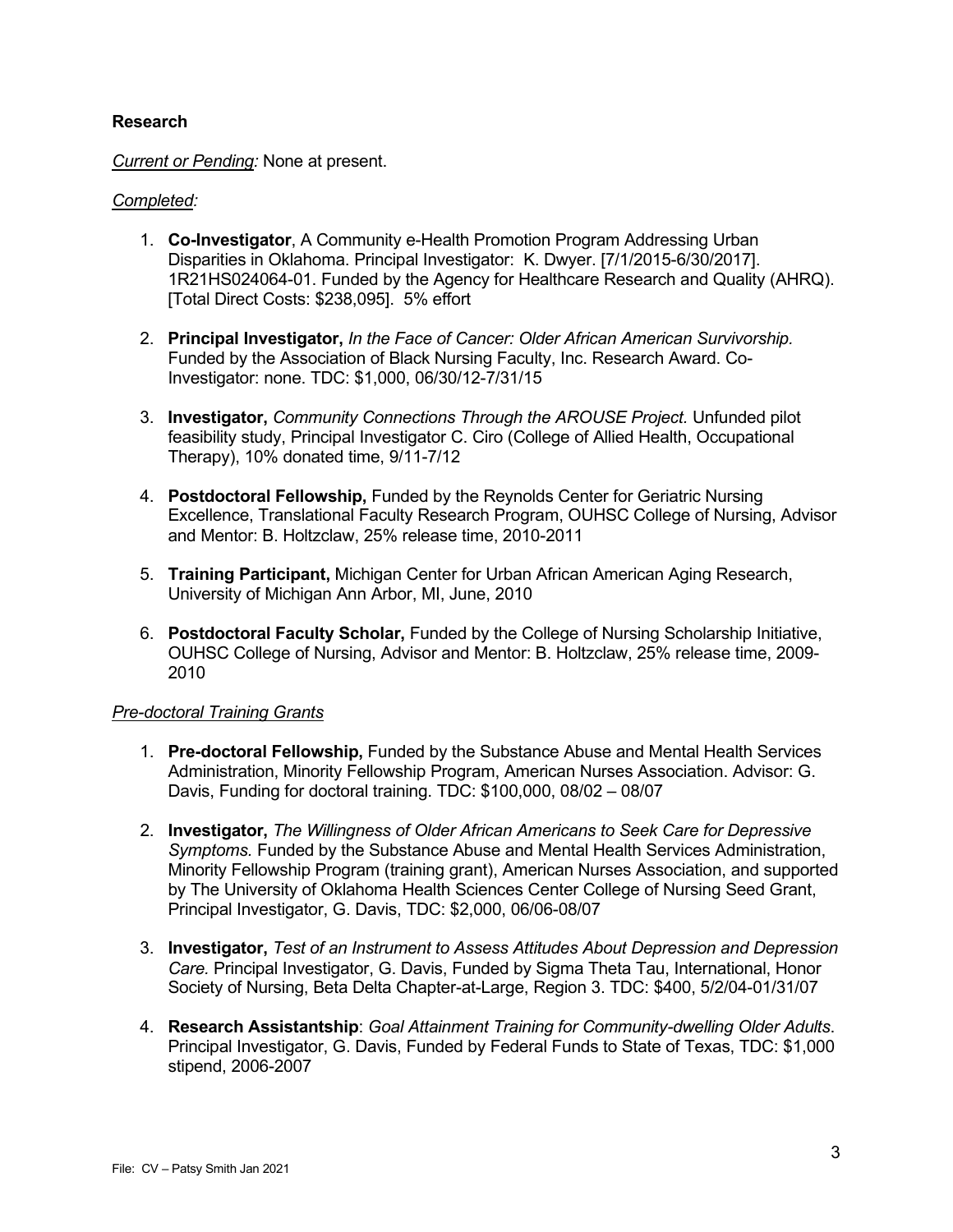5. **Investigator**, *Depression Care Services Utilization Among Older Adults in Central Oklahoma.* Unfunded, approximately 10% donated time. 3/4/04-05/04

## **PUBLICATIONS**

\* Peer Reviewed, + Data Based, \$ Interdisciplinary, # Student co-author

## **Manuscripts**

- 1. **\*+#**Freede, M, Leasure, AR, Proskin, HM, Hatch, D, Edwards, K, Pascucci, M, **Smith, P.R**. (2016). Comparison of Rectal and Esophageal Sensitivity in Women with Functional Heartburn. *Gastroenterology Nursing*. 2016 Sep-Oct; 39(5):348-58. doi: 10.1097/SGA.0000000000000178. PMID: 27684633 (Impact Factor: 0.577).
- 2. **\*+\$**Ciro, C.A. and **Smith, P.** (2015). Improving Personal Characterization of Meaningful Activity in Adults with Chronic Conditions Living in a Low-Income Housing Community. *International Journal of Environment Research and Public Health*, *12*, 11379-11395. doi: 10.3390/ijerph120911379. PMID: 26378559 (Impact Factor: 2.145).
- 3. \***+Smith, P.R.**, Cope, D., Sherner, T., and Walker, D.K., (2014). Update on researchbased interventions for anxiety in patients with cancer. *Clinical Journal of Oncology Nursing.* Online Supplement, 18 Suppl:5-16. doi: 10.1188/14.CJON.S3.5-16. PMID: 25427605 (Impact Factor**:** 0.881).
- 4. **\*+**Fulcher, C.D., Kim, H.J., **Smith, P.R.** and Sherner, T. (2014). Putting evidence into practice: Interventions for depression (PEP Supplement). *Clinical Journal of Oncology Nursing.* 2014;18 Supplement:26-37. doi: 10.1188/14.CJON.S3.26-37 PMID: 25427607 (Impact Factor**:** 0.881).
- 5. \*McCleary-Jones, V., **Smith, P.,** Carithers, C., Craft, M., Forsythe, L., Kupperschmidt, B., Pascucci, M.A., Shortridge, A., Wisnieski, D. and Weatherby, F. (2013). Collaboration in the face of change: A successful graduate curriculum revision. *Journal of Nursing Education and Practice*, 4 (1), 33-41. doi: 10.5430/jnep.v4n1p33 (Impact Factor**:** 4.02).
- 6. **\*+Smith, P.R.** (2012). Resilience and stigma influence older African Americans seeking care. *ABNF Journal,* Fall;23(4):85-93. PMID: 23311267 (Impact factor 0.37).
- 7. **\*+Smith, P.** (2009). Resilience: Resistance for depressive symptoms*. Journal of Psychiatric and Mental Health Nursing*. Nov;16(9):829–837. doi: 10.1111/j.1365- 2850.2009.01463.x. PMID: 19824977 (Impact Factor 1.131).

## **Published Web Materials**

- **1. Smith, PR,** PhD, RN, CNE; Kathleen Dwyer, PhD, RN; and Voncella McCleary-Jones, PhD, RN-BC, CNE, ANEF. (2018). A Community e-Health Promotion Program Addressing Oklahoma's Urban Disparities. *ABNF Newsletter.* Summer 2018. Available online at file:///C:/Users/psmith2/Downloads/ABNF%20Newsletter%20-%20Summer%202018.pdf
- **2. \*+**Fulcher, C.D., Berkowitz, A., Cope, D.G., Friend, P.J., Kim, H-J., Sherner, T.L., **Smith, P**., Sundaramurthi, T., Underhill, M.L., & Walker, D.K. (2011-2014; 2017). Putting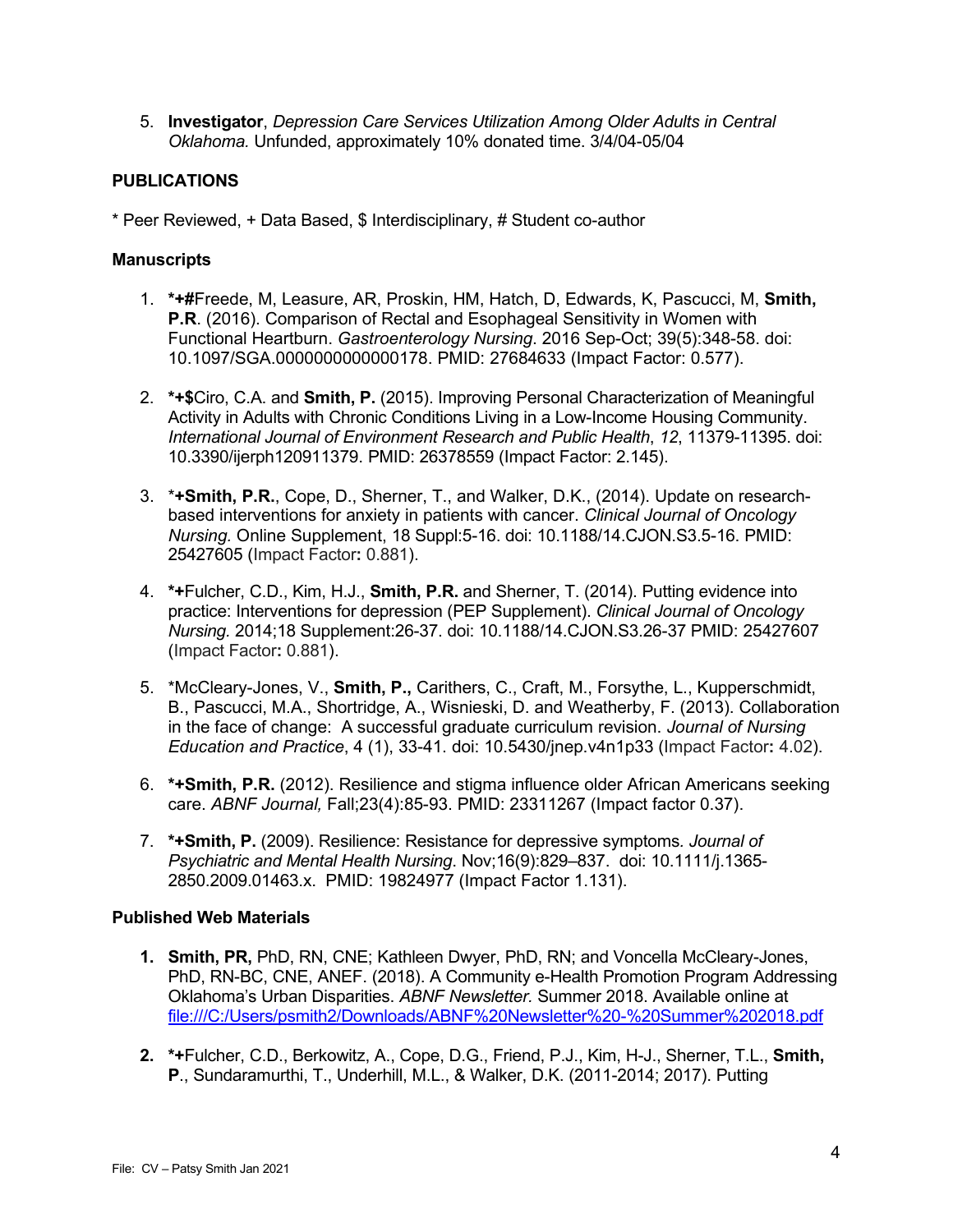Evidence into Practice (PEP) Topics: Anxiety. Available at https://www.ons.org/practiceresources/pep/anxiety.

**3. \*+**Fulcher, C.D., Berkowitz, A., Cope, D.G., Friend, P.J., Kim, H-J., Sherner, T.L., **Smith, P**., Sundaramurthi, T., Underhill, M.L., & Walker, D.K. (2011-2014; 2017). PEP Topics: Depression. Available at https://www.ons.org/practice-resources/pep/depression.

### **Dissertation**

**Smith, P.R.** (2007). *The Willingness of Older African Americans to Seek Care for Depressive Symptoms.* A dissertation submitted in partial fulfillment of the requirements for the degree of Doctor of Philosophy in the Graduate School of the Texas Woman's University, College of Nursing. Dr. Gail C. Davis, Faculty Advisor.

## **Book Chapters**

- 1. \***Smith, P**. (2014). A historical perspective in aging and gerontology. In H.F.O. Vakalahi, G.M. Simpson, & N. Giunta (Eds.). *The Collective Spirit of Aging Across Cultures*. New York, NY: Springer Science and Business Media publisher.
- 2. **\***Matzo, M., **Smith, P.R**., & Sherman, D.W. (2010). Fatigue and weakness evaluation and management. In M. Matzo and D. Sherman 3nd Edition (Ed.). *Palliative Care Nursing Education: Toward Quality Care at the End of Life,* pp 489-522. New York, NY: Springer Publishing Company.
- 3. **\***Barnwell, M., & **Smith, P.** (1995). *Instant Instructor, Pocket Guide for Diabetes Management.* St. Louis, MO: Skidmore-Roth.

## **PRESENTATIONS**

#### **International Presentations**

- 1. **Smith, P.**, McCleary-Jones, V., and Dwyer, K. *A Community e-Health Promotion Program Addressing Oklahoma's Urban Disparities*. [7/1/2015-6/30/2017]. 1R21HS024064-01. Funded by the Agency for Healthcare Research and Quality. Podium Presentation, ABNF 31<sup>st</sup> Annual Meeting and Scientific Conference, June 6-9, 2018. London, England, UK.
- 2. **Smith, P.** *Resilience in Older African Americans as a Resistance Mechanism to Depressive Symptoms.* Podium presentation at The Gerontological Society of America's 61<sup>st</sup> Annual Scientific Meeting. November 22, 2008, National Harbor, MD.

#### **National Presentations**

1. **Smith, P.** *Aging Well in the Community: Resources, Recommendations, and Readiness for Older Adults.* Saturday, April 4<sup>th</sup> 8:45 – 10:15 am. MNRS – Midwest Nursing Research Society, 2020, Virtual presentation.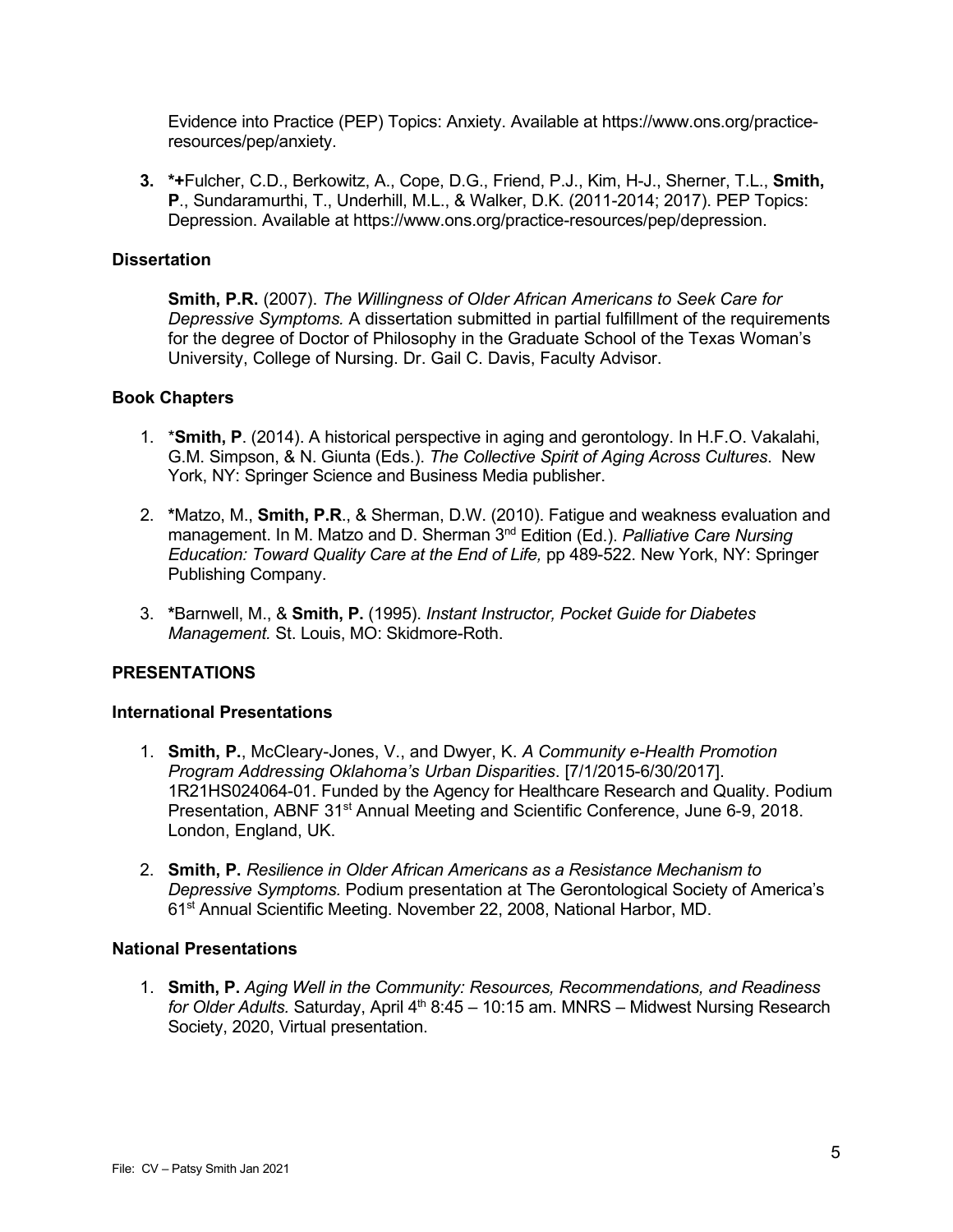- 2. **Smith, P.** *Collaboration in the Face of Change: A Successful Graduate Curriculum Revision.* Poster presentation at the Nurse Educator Institute. April 7-11, 2014, Branson, MO.
- 3. **Smith, P.** *Collaboration in the Face of Change: A Successful Graduate Curriculum Revision.* Poster presentation at the Association of Black Nursing Faculty 26<sup>th</sup> Annual Scientific Meeting and Conference. June 4-8, 2013. Los Angeles, CA.
- 4. **Smith, P.** *In the Face of Cancer: Older African American Survivorship*. Podium presentation at the 26<sup>th</sup> Annual Meeting and Scientific Conference, Association of Black Nursing Faculty. June 4-8, 2013. Los Angeles, CA.
- 5. **Smith, P.** *Teaching Strategies for Geriatrics in Undergraduate Nursing Programs.*  Podium presentation at the 24th Annual Meeting and Scientific Conference, Association of Black Nursing Faculty. June 9, 2011, Washington, DC.
- 6. **Smith, P.** *Resilience in Older African Americans as Resistance to Depressive Symptoms.*  Podium presentation at the 2008 National State of the Science Congress on Nursing Research. Co-sponsored by NINR and the Council for Advancement of Nursing Science (CANS). October 3, 2008, Washington, DC.
- 7. **Smith, P.** *The Willingness of Older African Americans to Seek Care for Depressive Symptoms.* Podium presentation at the 2008 Intensive Summer Institute, SAMHSA. Collaborations and conversations: Translations of science to service in local and global communities. August 2, 2008, Las Vegas, NV.
- 8. **Smith, P.** *Test of an Instrument to Assess Depressive Symptoms Among Older African Americans.* Podium presentation at the Technical Assistance Workshop, National Institutes of Health, Institute on Aging. November 17, 2005, Orlando, FL.
- 9. **Smith, P.** *Planning for Test of an Instrument to Assess Depressive Symptoms Among Older African Americans.* Podium presentation at the Association of Black Nursing Faculty 18th Annual Meeting and Scientific Conference. June 23-25, 2005, Biloxi, MS.
- 10. **Smith, P.** *Planning for Test of an Instrument to Assess Depressive Symptoms Among Older African Americans.* Poster presentation at Texas Woman's University Student Creative Arts & Research Symposium. April 20-21, 2005, Denton, TX.
- 11. **Smith, P.** & Sayles, S. *Inquisitive Minds: A Strategy to Jumpstart Creativity in the Classroom and Beyond.* Poster Presented at the Association of Black Nursing Faculty, June 15, 2001, New Orleans, LA.

#### **Invited Webinar Presentations**

- 1. **Smith, P.R.** & McNeal, G.J. *Strategic Plan and Sustainability* Webinar. National Presentation of the Association of Black Nursing Faculty. March 2016.
- 2. **Smith, P.R.**, & Ford, C.D. *Cultural Awareness and Family Caregiving: Taking Care of the Caregiver.* Collaborative webinar of the National Gerontological Nursing Association and the Association of Black Nursing Faculty, Inc. September 25, 2014.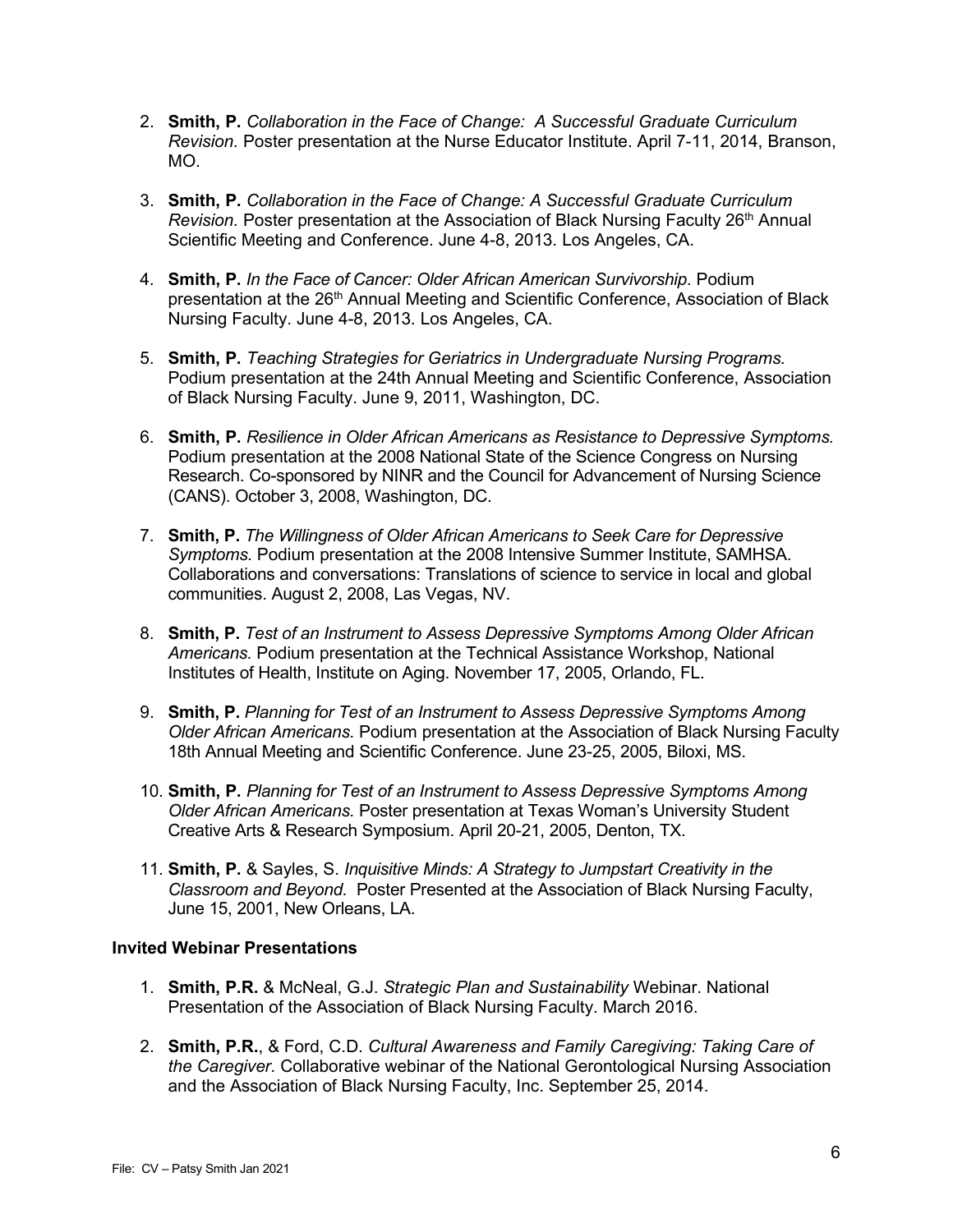#### **Local** Presentations

- 1. **Smith, P.**, and Hooks, T. (2020). *Physical and Mental Health Amid SARS-CoV-2: COVID-19.* Oklahoma Sooner City Alumnae Chapter, Delta Sigma Theta Sorority, Inc. June 18, 2020. Oklahoma City, OK.
- 2. **Smith, P.,** Farrar, H., & Maisano, P. (2019). *How to Become a Certified Nurse Educator.* May 2019, Oklahoma City, OK. Repeated by **Smith, P**. at Association of Black Nursing Faculty 32<sup>nd</sup> Annual Meeting and Scientific Conference, June 7, 2019, Chicago, IL.
- 3. **Smith, P.,** & Miller, B. (2019). *Student Feedback.* Lunch and Learn, University of Oklahoma College of Nursing, March 2019, Oklahoma City, OK.
- 4. **Smith, P.,** & Wilson, J.S. (2018). *Sleep, Strangulation, Cancer Survivorship, Older Adults and More: Infusing Research & OUHSC Research Strategies Throughout OUCN Curriculum.* August 15, 2018, Oklahoma City, OK.
- 5. **Smith, P.,** (2017). *Motivational Interviewing.* Care Management Services Association, Oklahoma Conference. November 15, 2017, Oklahoma City, OK.
- 6. **Smith, P., (2017).** *Goal Attainment,* training presentation Pilot Study: trained health workers in health coach role as part of research. Community Living. September 2017, Oklahoma City, OK.
- 7. **Smith, P.**, McCleary-Jones, V., & Miller, B. (2015). *Review of Model(s) for Providing Clinical Feedback to Students*. Faculty Brown Bag Presentation. University of Oklahoma College of Nursing, February 16, 2015, Oklahoma City, OK.
- 8. **Smith, P.**, *Catching, Coping, & Conquering…focusing on chronic disease prevention*. Oklahoma Sooner City Alumnae Chapter, Delta Sigma Theta Sorority, Inc. March 21, 2015, Oklahoma City, OK.
- 9. **Smith, P.**, McCleary-Jones, V., & Weatherby, F. *Shared Responsibilities in the Mentoring Process*. PhD Faculty Brown Bag Presentation. University of Oklahoma College of Nursing, May 7, 2014. Oklahoma City, OK.
- 10. **Smith, P.,** *Integrating Palliative and Supportive Care in Heart Failure Conference*. The OU Center for Palliative Care, OkHPNA, Northeast Oklahoma Provisional Chapter of the Hospice and Palliative Nurses Association. September 26, 2013. Oklahoma City, OK.
- 11. **Smith, P.,** *Aging Positively: Positively Aging*. Keynote: Minority Aging Conference. September 27, 2012. Oklahoma City, OK.
- 12. **Smith, P.,** *Cultural Issues of Caring for Older Adults*. Native American Adult Protection Conference. July 27, 2011. Catoosa, OK.
- 13. **Smith, P.,** *Caring for Older Adults Across Cultures*. Summer Geriatric Institute, Oklahoma Geriatric Education Center. July 21, 2011. Norman, OK.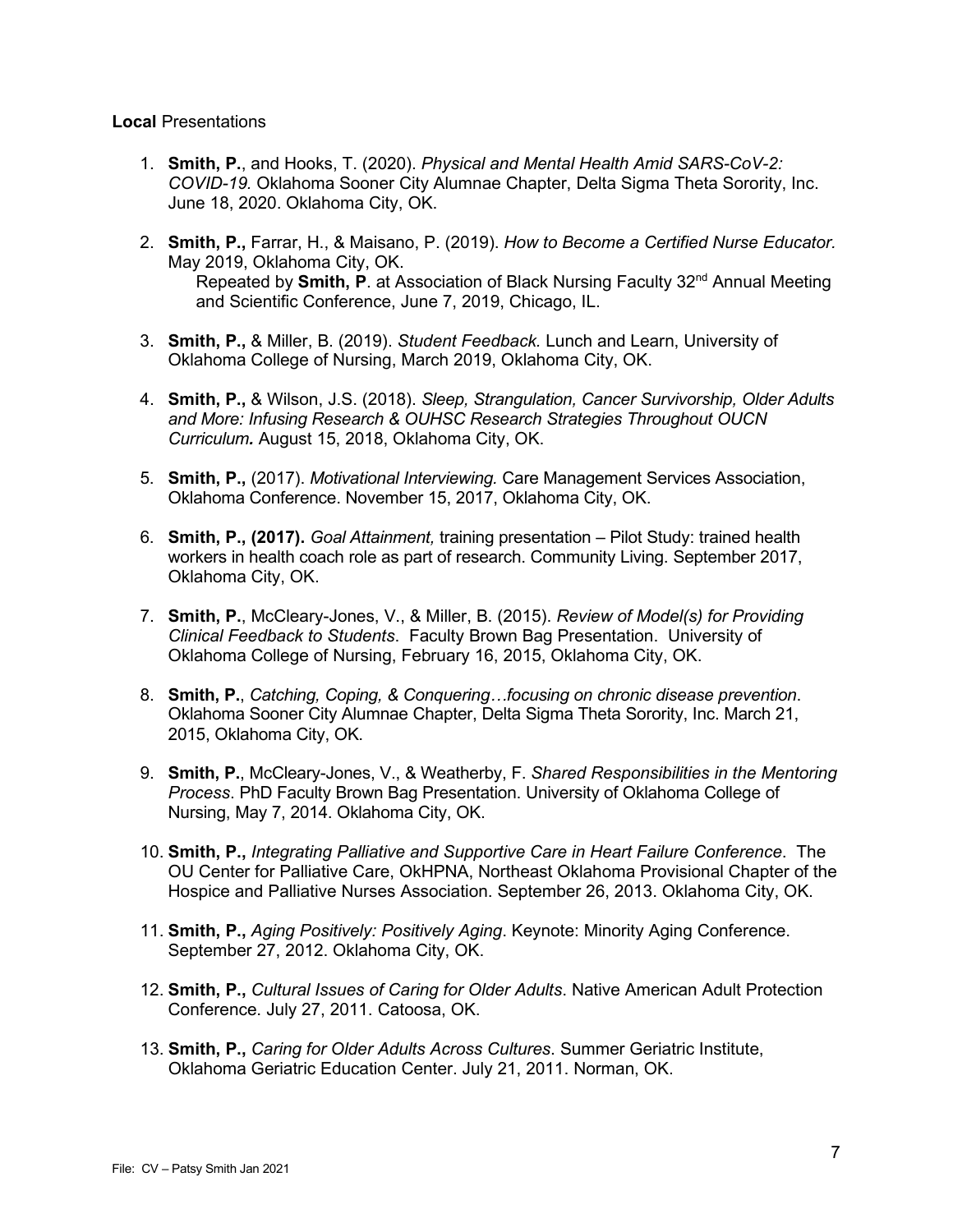- 14. **Smith, P.,** *Depressive Symptoms Among Older Adults in the African American Community*. OHPCA 2010 Annual Conference, October 20, 2010. Tulsa, OK.
- 15. **Smith, P.,** *Improving Communication and Treatment of Patients at the End of Life*. Summer Geriatric Institute, Oklahoma Geriatric Education Center. July 2010, Norman, OK.
- 16. **Smith, P.,** *Resilience and Stigma as Predictors of Willingness to Seek Depression Care Among Older African Americans*. Summer Geriatric Institute, Oklahoma Geriatric Education Center. July 17, 2009, Norman, OK.
- 17. **Smith, P.,** & Broussard, K. *Introduction to Geriatric Nursing Education* Materials from the American Association of Colleges of Nursing and the John A. Hartford Institute for Geriatric Nursing. D.W. Reynolds Center of Geriatric Nursing Excellence and The University of Oklahoma College of Nursing, Distinguished Scholar in Aging Workshop, March 27, 2009, Oklahoma City, OK.
- 18. **Smith, P.,** *Dissertations in Motion: My Living Experience.* 2nd Annual Nursing Research Day, The University of Oklahoma Health Sciences Center College of Nursing. April 2007, Oklahoma City, OK.
- 19. **Smith, P.,** *Older African Americans: Multifaceted, requiring a multifaceted approach.* Oklahoma City University, Kramer School of Nursing: Caring Across Cultures: A Conference on Multicultural Health Care. September 23, 2005, Oklahoma City, OK.

#### **Expert Panelist**

*Native Navigation for Palliative Care in Comanche Nation*. Valerie Eschiti, Bonito Harjo, Stacey Sanford, Leslie Weryackwe, **Patsy Smith**. Oklahoma Hospice and Palliative Care Association (OKHPCA) 2010 Annual Conference. October 20, 2010. Tulsa, OK.

#### **TEACHING ACTIVITIES**

#### **Mentoring**

| Title of Program and Brief Description                                                                                                                                                                         | Date                      |
|----------------------------------------------------------------------------------------------------------------------------------------------------------------------------------------------------------------|---------------------------|
| Develop mentorship program and expert referrals for members of the Association of<br>Black Nursing Faculty, Inc. providing support to doctoral students and junior faculty                                     | November<br>2014- present |
| Worked with recent graduate to develop manuscript for publication of findings from<br>study for dissertation                                                                                                   | September<br>2014-2017    |
| Mentored undergraduate nursing students with focus on academic success                                                                                                                                         | 2014-2016                 |
| Led mentoring program with education pathway Master of Nursing students and<br>program faculty                                                                                                                 | 2014                      |
| Assist students from the Summer Nursing Academy to practice beginning nursing<br>activities in the Professional Practice Lab and increase the number of students<br>interested in pursuing nursing as a career | June, July,<br>2013-2015  |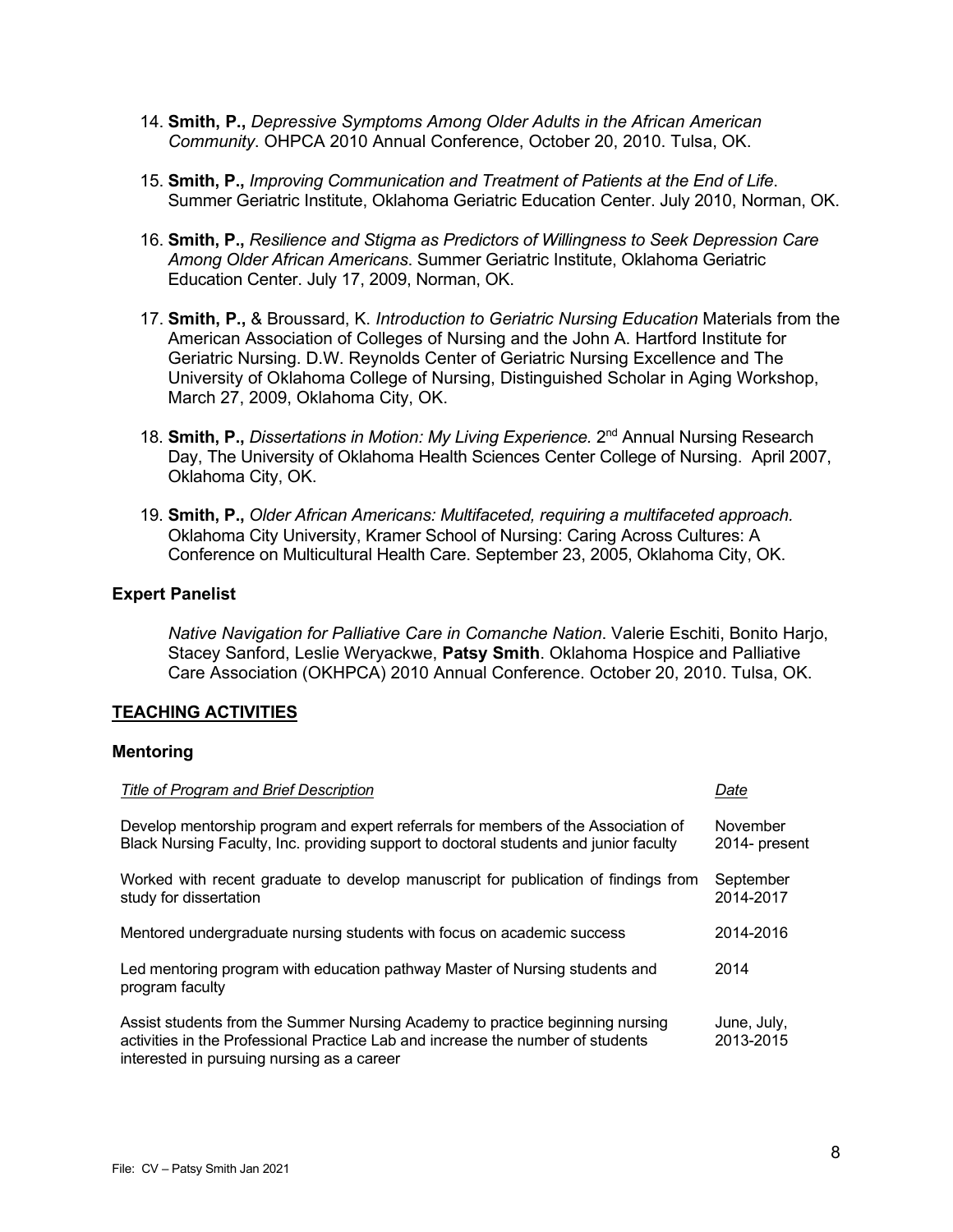## **Dissertation Committees - Member**

| <b>Student</b>                                                                                                                                                                                                                                                             |                                                                                                    | Dates (status)                                                                       |
|----------------------------------------------------------------------------------------------------------------------------------------------------------------------------------------------------------------------------------------------------------------------------|----------------------------------------------------------------------------------------------------|--------------------------------------------------------------------------------------|
| Kimethria Jackson<br>The University of Oklahoma Health Sciences Center Graduate College<br>College of Nursing OUHSC<br>Title: TBD<br>(Chair: J. Wilson)                                                                                                                    |                                                                                                    | 2016-current<br>proposal accepted;<br>writing chapters;<br>manuscript in<br>progress |
| Linda Marie Fly<br>The University of Oklahoma Health Sciences Center Graduate College<br>College of Nursing OUHSC<br>Title: Intervention Strategies Oncology Nurse Navigators Use to Negotiate Cancer<br><b>Care Barriers</b><br>(Chair: M. Matzo)                         |                                                                                                    | 2013<br>Complete                                                                     |
| <b>Margaret Freede</b><br>The University of Oklahoma Health Sciences Center Graduate College<br>College of Nursing OUHSC<br>Psychology, OU-Norman<br>Title: A Comparison of Rectal and Esophageal Sensitivity in Women With Functional<br>Heartburn<br>(Chair: R. Leasure) |                                                                                                    | 2013<br>Complete;<br>manuscript<br>published                                         |
| Lillian O. Ehiemua-Pope<br>The University of Oklahoma Health Sciences Center Graduate College<br>College of Nursing OUHSC<br>Title: Correlates of Physical Activity in the Chronically III Older Veteran<br>(Chair: K. Edwards)                                            |                                                                                                    | 2012<br>Complete                                                                     |
| <b>Consultation</b>                                                                                                                                                                                                                                                        |                                                                                                    |                                                                                      |
| <b>Goal of Consultation</b>                                                                                                                                                                                                                                                | Person                                                                                             | Date                                                                                 |
| Consultation on curricular changes involving<br>preparation of course revisions for submission to<br>Admissions and Records, and OU Board of<br>Regents as needed                                                                                                          | Faculty, as needed                                                                                 | January - December<br>2020                                                           |
| Consultation on content and sample of a<br>publication in The ABNF Journal (2012)                                                                                                                                                                                          | Dr. Jenny Rosendahl University<br>Hospital of the Friedrich Shiller<br>University in Jena, Germany | August 2018                                                                          |
| Served on team site visit team to evaluate the<br>Department of Health Promotions in the College of<br><b>Public Health</b>                                                                                                                                                | Dr. Thomas Teasdale, Chair<br>College of Health Promotions                                         | August - September<br>2018                                                           |
| Consultation with health coaches throughout                                                                                                                                                                                                                                | Dr. Kathleen Dwyer (PI)                                                                            | 2017-2018                                                                            |

designated health coaches for community research or pilot work

regarding interaction with clients, maintenance of goal attainment practices, and motivational interviewing skills

AHRQ Research Grant and separate pilot work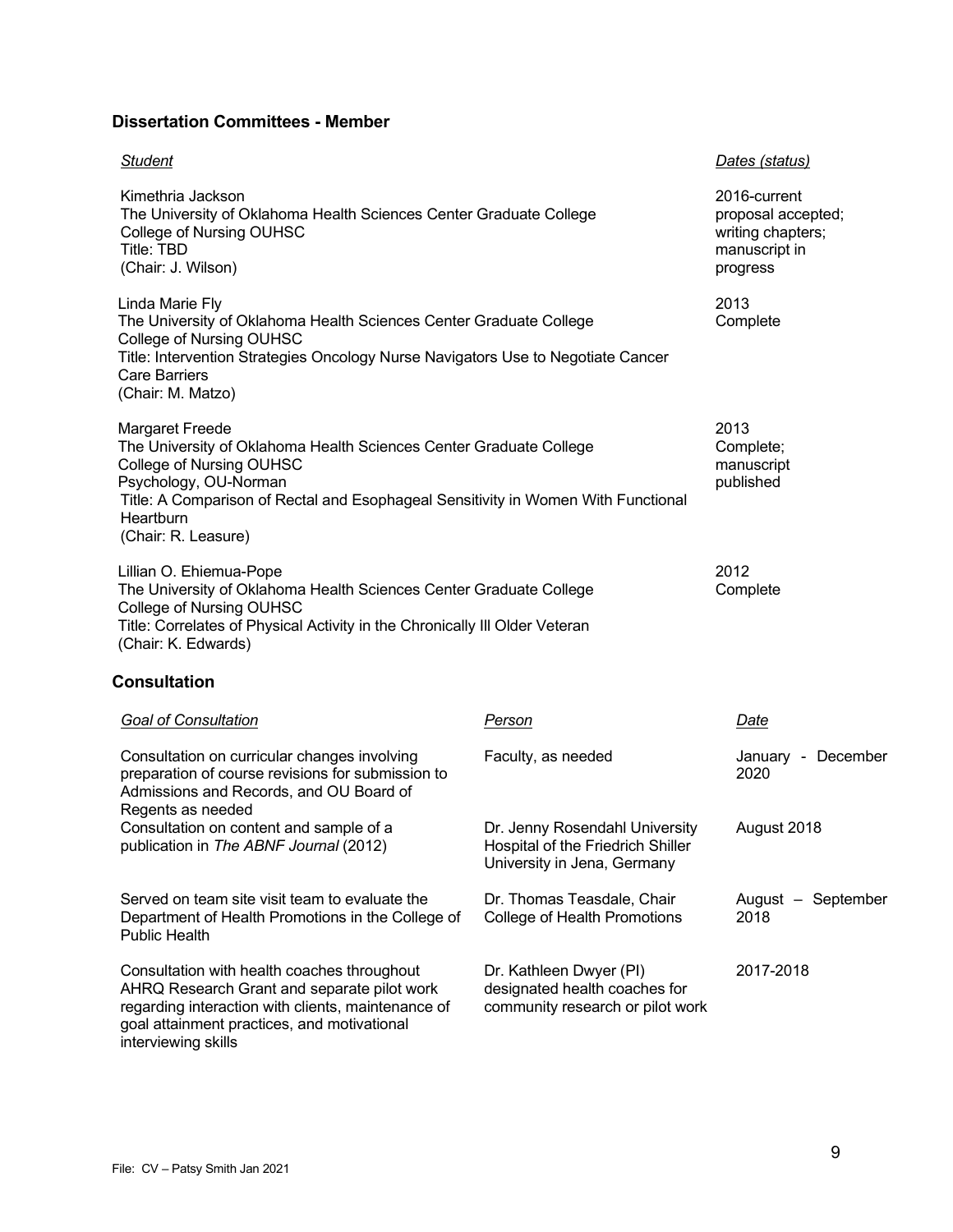### **Comprehensive Examination Committees**

- 1. Fall 2012 (4 students, 1 unsuccessful) Education to prevent Medicare Fraud; Ventilator-Associated Pneumonia (VAP) Prevention; Implementation of a Nurse Externship in Neonatal Intensive Care; (untitled – substance abuse among nurses)
- 2. Spring 2012 (4 students, 1 cancellation) Creation of a Weekend Staffing Team for the Operating Room; Advanced Knowledge Needed for Nurse Residency Implementation; Staff Readiness for EMR Implementation
- 3. Fall 2011 (4 students, 1 cancellation) Using Online Learning to Instill Critical Thinking in Baccalaureate Nursing Students; Effectively Dealing with Critical Situations; Workplace Bullying: In-service for Nurses
- 4. Spring 2011 (6 students) Developing a Perinatal and Neonatal Palliative Care Program Utilizing an Advanced Knowledge Base Approach; Evidence for a Nurse Residency; Integrating Pediatric Palliative Care Content into Nursing Curricula; Implementation of Clinical Pathways for Sepsis Management; Cross-training to Post-anesthesia Care Unit Phase I; IDA Case Study
- 5. Fall 2010 (3 students) Primary Care of the Patient with Posttraumatic Stress Disorder (PTSD) In the Post Anesthesia Care Unit; Retention of Nursing Students with English as a Second Language (ESL); Pediatric Diabetes Education in Academic Nursing Curriculum
- 6. Spring 2010 (1 student) Curricular Integration of Cultural Competency
- 7. Fall 2009 (1 student) Nursing Review and Critical Thinking: A Course Development Proposal
- 8. Summer 2009 (2 students) Empowerment Through Education: Reducing Incivility In Nursing Education; Nursing Shortage
- 9. Spring 2009 (7 students) Human Simulator Use in Professional Staff Development; The Online Post-Clinical Conference; Simulation: Transforming Nurse Education; Nursing Education: Nurse-to-Nurse Bedside Report; Retaining New Nurses; Staff Engagement: The answer to it all?; Improving the Basic Physical Assessment Taught to Nursing **Students**

#### **UNIVERSITY GOVERNANCE**

#### **Campus-wide**

| <b>Type of Service</b>                                                                                                                                                                                                         | Dates     |
|--------------------------------------------------------------------------------------------------------------------------------------------------------------------------------------------------------------------------------|-----------|
| CON Representative to OUHSC Faculty Senate                                                                                                                                                                                     | 2020-2022 |
| Co-chair Goal 4, Academic Strategic Plan Implementation: emphasis on Robert M.<br>Bird Health Sciences Library actualization of shared spaces, services, and talents that<br>support education, research, and service missions | 2019      |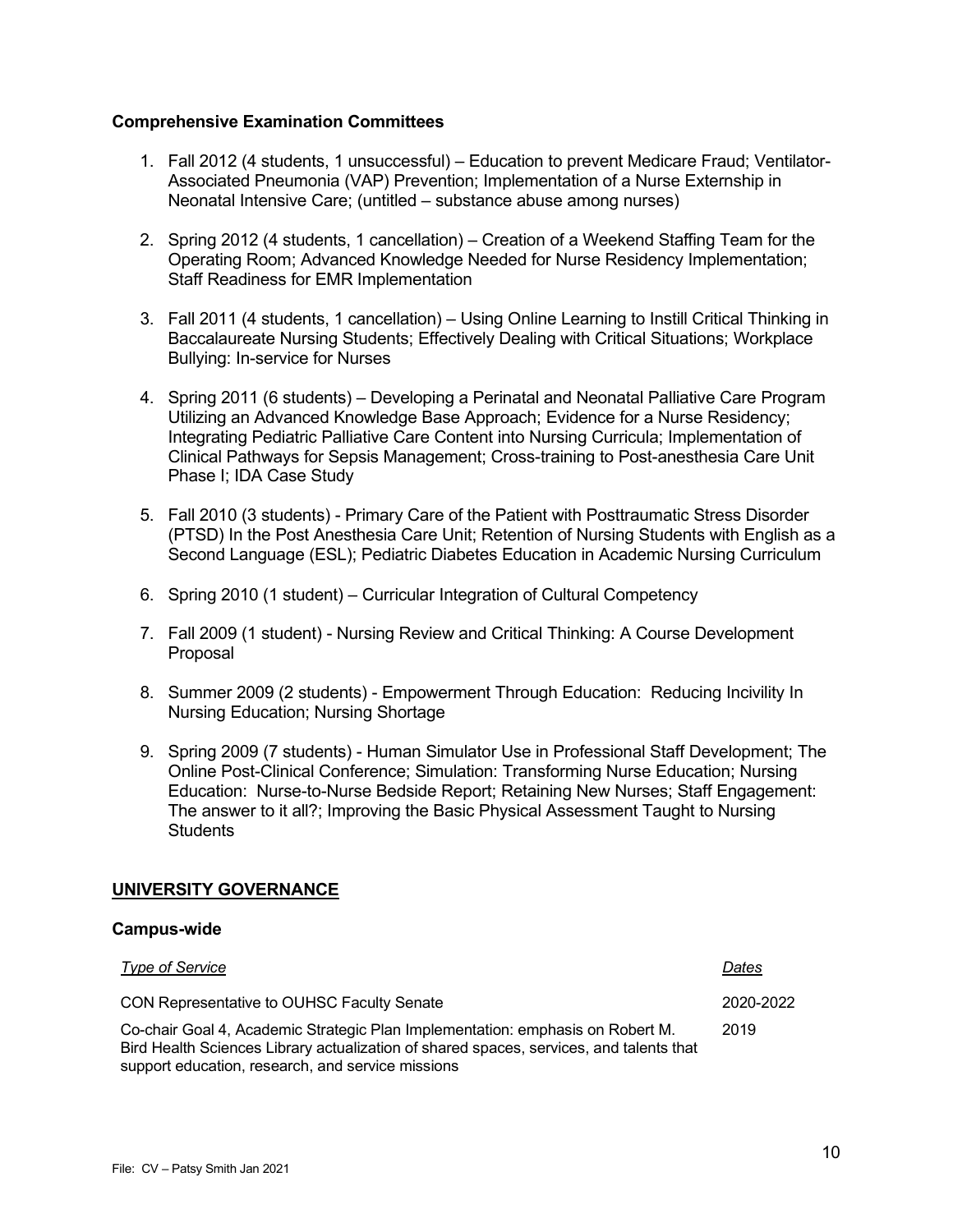| Faculty Senate: Immediate Past Chair, Executive Committee actions include<br>consultation to current chair and chair-elect; conferences with Provost Sanders and<br>President Gallogly representing faculty voice in governance                             | 2018-2019              |
|-------------------------------------------------------------------------------------------------------------------------------------------------------------------------------------------------------------------------------------------------------------|------------------------|
| Faculty Senate: Chair-Elect and Chair, Executive Committee leads Faculty Senate;<br>monthly conferences with Provost Sanders and bi-annual conferences with President<br>Boren to assure faculty voice in governance; support faculty voice across colleges | 2016-2018              |
| Faculty Advisory Council Member, Oklahoma State Regents for Higher Education<br>(OSRHE)<br>Chair, Faculty Advisory Council, October-December 2017<br>Annual Report presented on behalf of Faculty Advisory Council, December<br>2017, December 2018         | 2016-2018              |
| Academic Programs Council, Campus, CON representative                                                                                                                                                                                                       | 2015-2019              |
| Discrimination & Harassment Committee of the Faculty Senate; clarified purpose and<br>actions of committee with University Office of Compliance                                                                                                             | 2015-2017              |
| Faculty Senate, Secretary-Elect/Secretary, Executive Committee, accurate reporting of<br>Faculty Senate proceedings with support of Staff Assistant                                                                                                         | 2014-2016              |
| Appointed to complete 2011-2014 term as a member of Discrimination & Harassment<br>Committee of the Faculty Senate                                                                                                                                          | $2013 - 2014$          |
| Faculty Senate, Representative for OUHSC College of Nursing                                                                                                                                                                                                 | 2012-2014              |
| Faculty Senate, Alternate Representative for OUHSC College of Nursing                                                                                                                                                                                       | 2011-2012              |
| Faculty Senate, Alternate Representative for OUHSC College of Nursing                                                                                                                                                                                       | 2008-2009              |
| <b>College of Nursing</b>                                                                                                                                                                                                                                   |                        |
| <b>Type of Service</b>                                                                                                                                                                                                                                      | Dates                  |
| Chair, Faculty Assembly, and Faculty Leadership Board, OUHSC College of Nursing<br>Curricula Coordinating Committee Chair, OUHSC College of Nursing                                                                                                         | 2019-2021<br>2015-2019 |
| Member, Scholarship Committee, OUHSC College of Nursing                                                                                                                                                                                                     | 2010-2015              |

National League for Nursing Accrediting Commission Self-Study Task Force, OUHSC College of Nursing

| Curricula Coordinating Committee Member, OUHSC College of Nursing | 2003 |
|-------------------------------------------------------------------|------|
|-------------------------------------------------------------------|------|

## **PROFESSIONAL SERVICE**

# **National Organizations**

| Type of Service                                                                                                        | Dates          |
|------------------------------------------------------------------------------------------------------------------------|----------------|
| Diversity, Equity, and Inclusion Learning Network (DEILN) of the American<br>Association of Colleges of Nursing (AACN) | September 2021 |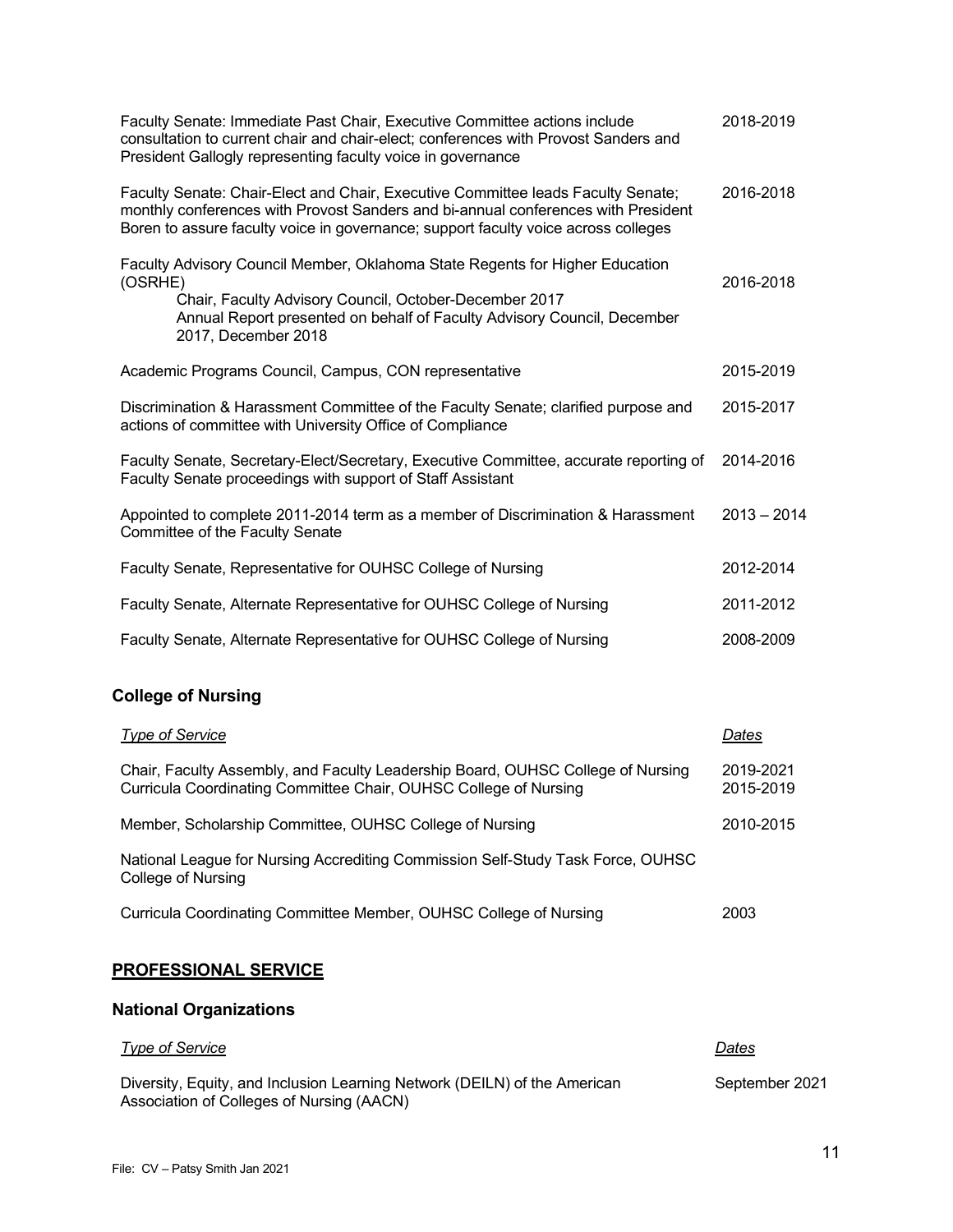| Association of Black Nursing Faculty, Inc., President (two terms)                                                                                                                                                                  | 2016-18;<br>2020-22  |
|------------------------------------------------------------------------------------------------------------------------------------------------------------------------------------------------------------------------------------|----------------------|
| Developed mentoring program for Master of Science in Nursing, Education program<br>Scholarship recipients including travel to education seminar and monthly education<br>retreats focused on student development                   | 2014                 |
| Grant Reviewer: Bureau of Health Professions (BHPr; HRSA-13-186)                                                                                                                                                                   | Spring 2014          |
| Manuscript Reviewer: Nursing Education Today (NET)                                                                                                                                                                                 | Spring 2013          |
| Manuscript Reviewer: Journal of Transcultural Nursing (JTN)                                                                                                                                                                        | $2012 - 2016$        |
| Bibliographic Reviews, Putting Evidence into Practice (PEP), Oncology Nursing<br>Society                                                                                                                                           | 2011 - current       |
| Manuscript Reviewer: Journal of Cultural Diversity (JCD), An Interdisciplinary Journal                                                                                                                                             | Unknown;<br>periodic |
| Manuscript Reviewer: Research in Nursing & Health (RINAH)                                                                                                                                                                          | Ongoing;<br>periodic |
| Invited Reviewer, Southern Nursing Research Society (SNRS) 2012 Conference<br>Abstracts                                                                                                                                            | Spring 2011          |
| Invited Reviewer. Gerontological Nursing, GN-D-09-0085                                                                                                                                                                             | 2009                 |
| Reynolds Center for Geriatric Nursing Excellence, faculty participant for goals related<br>to recruitment of doctoral students and dissemination of curriculum building content<br>across Oklahoma Schools and Colleges of Nursing | 2008 - current       |
| Chi Eta Phi Society, Inc., Upsilon Eta Chapter. Oklahoma City, OK                                                                                                                                                                  | 2008                 |
| Invited Reviewer of three gero-psychiatric textbooks for Geriatric Nursing                                                                                                                                                         | 2005                 |
| Performed select medical records audit at Mary Mahoney Memorial Community<br>Health Center, Oklahoma City, OK                                                                                                                      | 2004                 |
| Conducted telephone triage services and set forth service recommendations. Mary<br>Mahoney Memorial Community Health Center, Oklahoma City, OK                                                                                     | 2003                 |
| Coordinated training program for unlicensed assistive personnel. University Hospital,<br>Oklahoma City, OK                                                                                                                         | 2002                 |
| Conducted OSHA Standards review, Pediatrics Clinic, Shreveport, LA                                                                                                                                                                 | 2001                 |
| <b>Community Service</b>                                                                                                                                                                                                           |                      |
| <b>Type of Service</b>                                                                                                                                                                                                             | <u>Dates</u>         |
| Coordinator, Community Alliance for Healthy Aging, works to educate older adults<br>about self-management of chronic health conditions in home and community<br>environment                                                        | 2012-current         |

Coordinator of community funded health outreach alliance works with the Faith-Based Collaborative, Oklahoma City, OK 2012-2018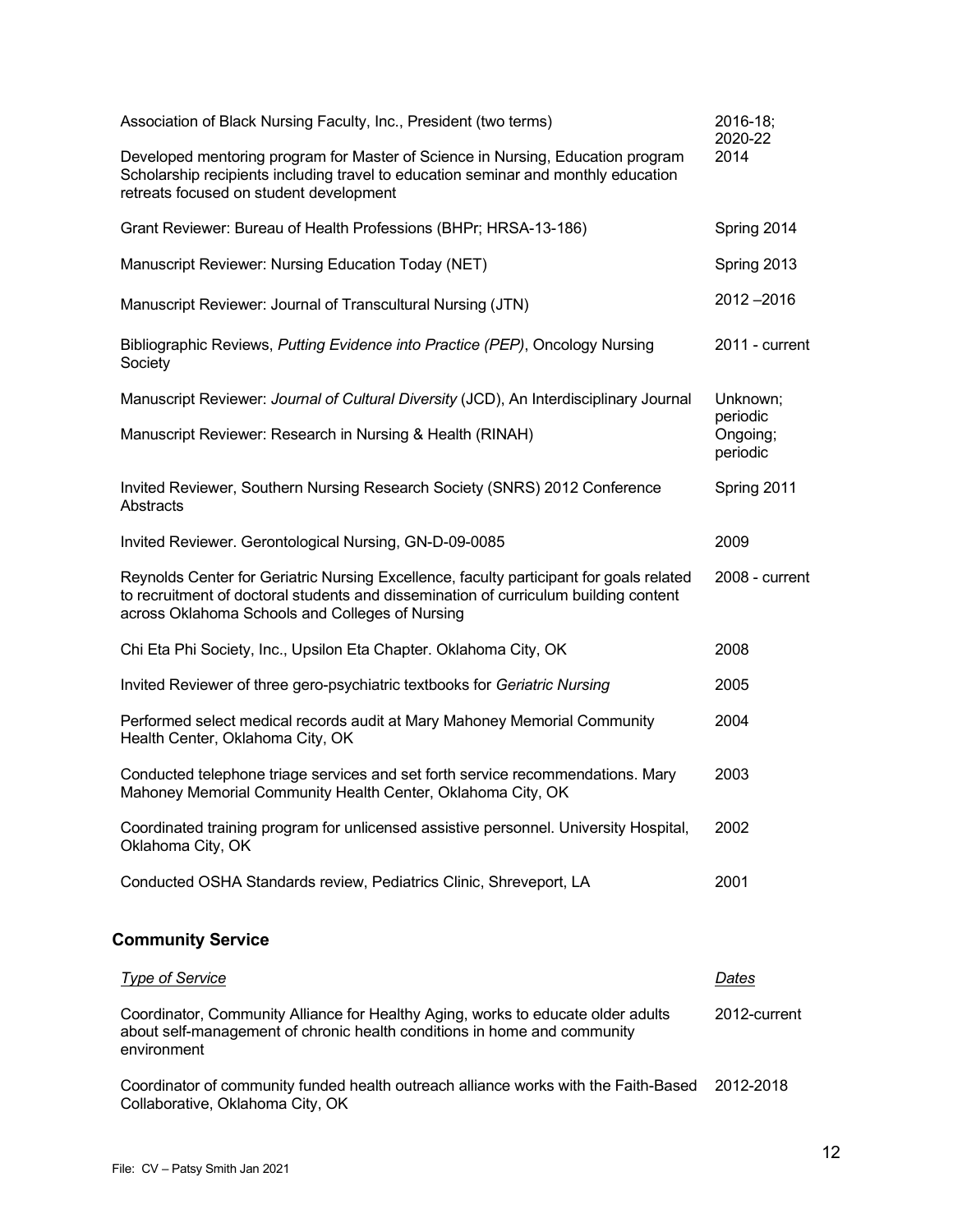| OUHSC Martin Luther King Day Celebration Choir, Oklahoma City, OK                                                                                                                                                                                             | 2012-2019          |
|---------------------------------------------------------------------------------------------------------------------------------------------------------------------------------------------------------------------------------------------------------------|--------------------|
| OUHSC Martin Luther King Day Celebration, Silent March Observance, Oklahoma<br>City, OK                                                                                                                                                                       | 2010-2011          |
| <b>Boards, Councils, Committees</b>                                                                                                                                                                                                                           |                    |
| <b>Type of Service</b><br>Board of Pensions, PC(USA). Provide consultation and oversight regarding health<br>services available through insurance programs.                                                                                                   | Dates<br>2020-2022 |
| Presbyterian Mission Agency Board (PCUSA), Worshipping Communities, and other<br>restructured Committees. Louisville, KY. pmab.org. Provide consultation regarding<br>health mission activities in United States and internationally. Re-elected through 2022 | 2014-2020          |
| Invited for expertise to Minority Aging Task Force of Oklahoma, Board                                                                                                                                                                                         | 2012               |
| Hospice and Palliative Nurses Association, Chair of Membership, Oklahoma Chapter                                                                                                                                                                              | 2010-2014          |
| Nursing Initiative Promoting Immunization Training (NIP-IT), Invited to Advisory<br>Board. OUHSC CON, Oklahoma City, OK                                                                                                                                       | 2009-2013          |
| Association of Black Nursing Faculty, Inc., Executive Board Member as Secretary,<br>States Coordinator, President, Interim Treasurer, President-elect                                                                                                         | 2009 - current     |

# **HONORS**

## **National**

| Organization and Award                                                                                                                                                                  | Dates                |
|-----------------------------------------------------------------------------------------------------------------------------------------------------------------------------------------|----------------------|
| Lifetime Achievement in Education and Research Award, Association of Black Nursing<br>Faculty, Inc.<br>Sigma Theta Tau International, The Honor Society of Nursing (formerly first vice | 2021<br>1981-current |
| president, local chapter)                                                                                                                                                               |                      |
| Fellow of the SAMHSA Minority Fellowship Program (MFP)                                                                                                                                  | 2002 - current       |
| Excellence in Innovation in Teaching Award, Association of Black Nursing Faculty, Inc.                                                                                                  | 2015                 |
| Stanford School of Medicine, Geriatric Education Center mini-Fellowship in<br>Ethnogeriatrics                                                                                           | 2010-2011            |
| Young Researcher Award, Association of Black Nursing Faculty, Inc.                                                                                                                      | 2006                 |
| Elected Administrative Vice-President, Beta Delta Chapter-at-Large                                                                                                                      | 2003-2005            |
| Appointed Administrative Vice-President, Beta Delta Chapter-at-Large                                                                                                                    | 2002                 |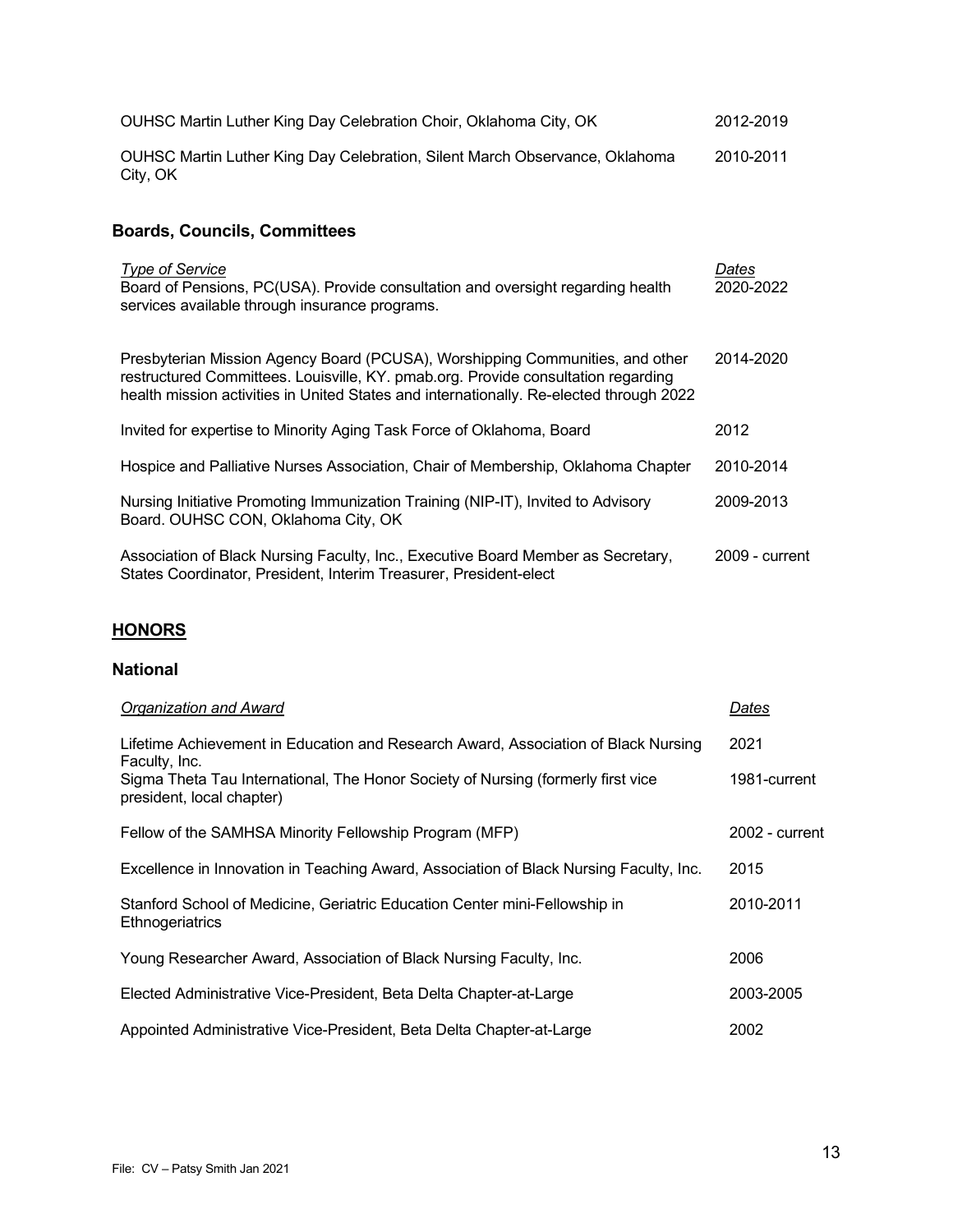## **Regional/Local**

| Organization                                                                                                        | Dates     |
|---------------------------------------------------------------------------------------------------------------------|-----------|
| Oklahoma State Regents for Higher Education, Superior Professional and University<br>Service and Public Outreach    | 2020      |
| David L. Boren Faculty Governance Award, The University of Oklahoma Health<br><b>Sciences Center Faculty Senate</b> | 2018      |
| Fellow, Faculty Leadership Program, Sponsored by the Office of the Provost                                          | 2008-2009 |
| Research Award, Beta Delta Chapter-at-Large                                                                         | 2005      |
| Most Professional Leader Award, Class of 2003, OU College of Nursing Student<br>Association                         | 2003      |

#### **MEMBERSHIPS**

#### **National/International**

| <b>Organization</b>                                                                                                                                         | Dates                     |
|-------------------------------------------------------------------------------------------------------------------------------------------------------------|---------------------------|
| American Nurses Association (ANA)                                                                                                                           | 1995-current              |
| Association of Black Nursing Faculty, Inc. (ABNF)<br>Chi Eta Phi Nursing Sorority, Epsilon Eta Chapter International<br>Organization for Healthcare Service | 2001-current<br>2009-2012 |
| <b>Regional/State</b><br>Organization                                                                                                                       | Dates                     |
| Oklahoma Nurses Association (Region #1)                                                                                                                     | 2002-current              |
| Southern Nursing Research Society                                                                                                                           | 2007-2015                 |
| <b>Midwest Nursing Research Society</b>                                                                                                                     | 2007                      |
| Holistic and Palliative Care Nurses Association, Oklahoma City Group                                                                                        | 2010-2016                 |

#### **CONTINUING EDUCATION**

#### **2019-2020**

- 1. Do No Harm: Putting Safer Pain Management Into Practice 20e001 Module 6 Practice Systems December 1, 2019 - November 30, 2022 completed on 02/21/2020
- 2. Cultivating our Best Selves in Response to COVID-19: The Community Resilience Model. 1.5 contact hours, May 19, 2020
- 3. Essentials in Clinical Simulations Across the Health Professions. The George Washington University Summative Assessment – Are you a clinical simulation expert? Coursera.com. 7.5 contact hours. April 2020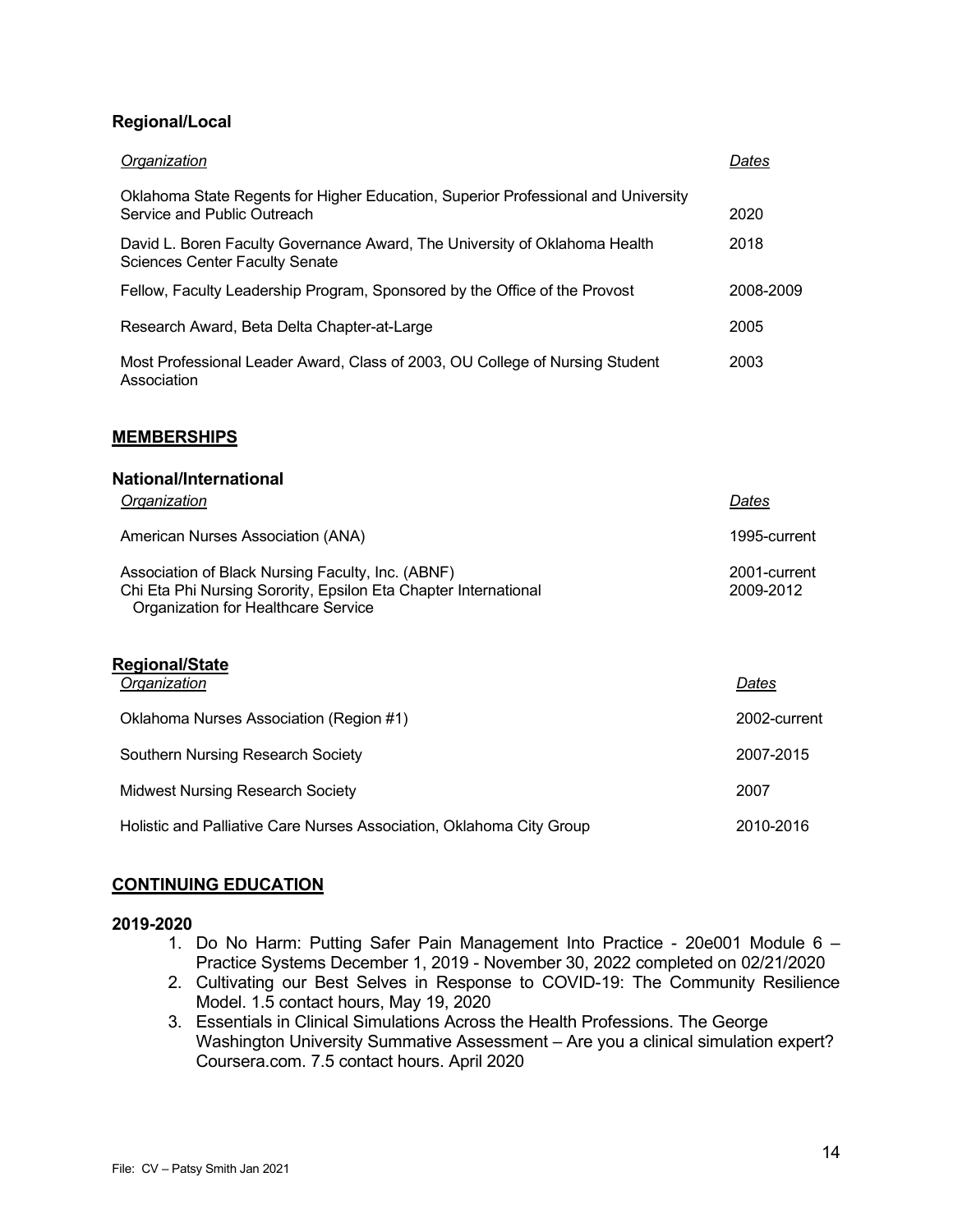4. Certificate in Online Learning – in progress. Three of five-module program complete: Introduction to Online Learning; Narrative Learning; Teaching Online. Anticipated completion February 2021.

## **2018-2019**

- 1. Best Practices In Patient Education-Providing Education in Life Changing Events, Fran and Earl Ziegler College of Nursing, April 19, 2019
- 2. Big Data on Campus: Leveraging OUHSC Bioinformatics to Inform Research and Practice [use of big data as clinical decision supports and web-based clinical trial data collection tools demonstrated]. Drs. David Bard and Will Beasley, and Thomas Wilson. OUHSC EdTech Tuesday, April 23, 2019
- 3. Universal Design for Learning in Graduate Nursing Education. Natacha G. Pierre, DNP, APRN, FNP-BC, Association of Black Nursing Faculty, Inc. 32<sup>nd</sup> Annual Meeting and Scientific Conference, June 6, 2019
- 4. Service Learning: Learning Service Beyond the Classroom. LaDonna Northington, DN, RN, BC, Association of Black Nursing Faculty, Inc. 32<sup>nd</sup> Annual Meeting and Scientific Conference, June 6, 2019
- 5. Effective Teaching Strategies: Enhancing Successful NCLEX-RN Outcomes for Diverse Students. Karen E. Alexander, PhD, RN, Faye Postell, MSN-Ed, and Kynda Pritchard, PhD, RN. Association of Black Nursing Faculty, Inc. 32<sup>nd</sup> Annual Meeting and Scientific Conference. June, 6, 2019

#### **2017-2018**

- 1. Academic Practice Partnerships. Fran and Earl Ziegler College of Nursing Faculty Retreat, Oklahoma City, OK. August 17, 2018
- 2. Community Engagement: Building Healthier Communities Through Education, Practice, and Research to Create Health Equity. ABNF 31<sup>st</sup> Annual Meeting and Scientific Conference, 12 Contact Hours, London, England, UK, June 6-9, 2018
- 3. Promoting a Culture of Health Through Teaching, Service, Research and Advocacy. ABNF 30<sup>th</sup> Annual Meeting and Scientific Conference, 12 Contact Hours, Lake Buena Vista, FL, June 7 – June 10, 2017

#### **2015-2016**

- 1. *Faculty Institute on Intergroup Facilitation Skills for Diversity and Inclusion.* OUCN Faculty Retreat. OKC, OK. 7 Contact Hours. August 19, 2016
- 2. *Diversity, Equity, and Inclusion in Healthcare, Education, and Research.* 29<sup>th</sup> Annual ABNF Meeting and Scientific Conference. New Kingston, Jamaica. 11.50 hours. June 30-July 2, 2016
- 3. *Cultural Humility*. Lynn K. Gordon, MD, PhD, UCLA Geffen School of Medicine. Education Grand Rounds, 1.0 Hours. OUHSC, OKC, OK. May 20, 2016
- 4. *Leading and Following: Strengths-Based Leadership Across the Organization*. Daniel J. Pesut, PhD, RN, PMHCNS-BC, FAAN. Fran and Earl Ziegler College of Nursing. 3.0 Hours. May 6, 2016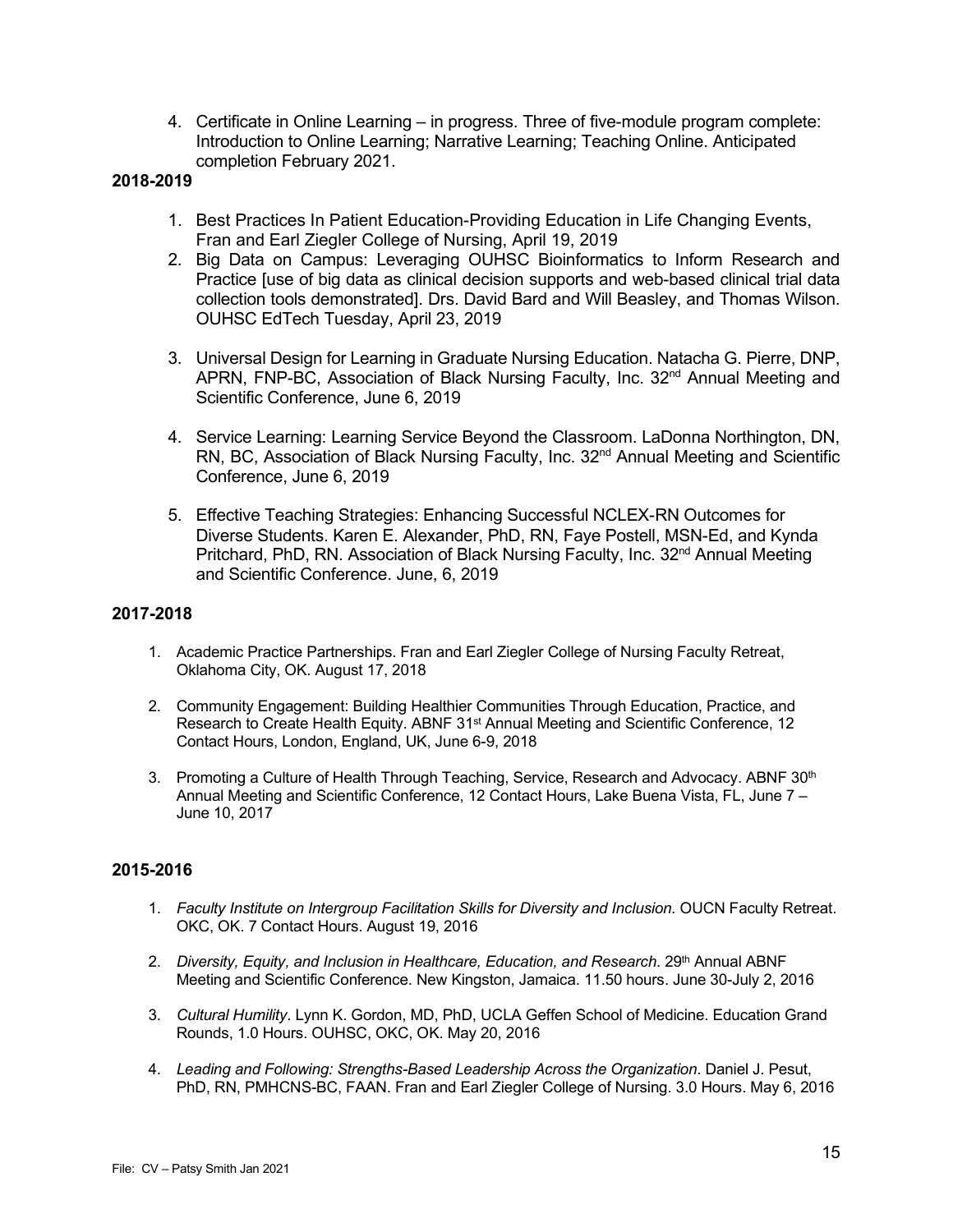- 5. *Evaluating Multiple Choice Questions: Don't Step in the Dogma*! Kevin Rudeen, PhD, The University of Oklahoma Health Sciences Center. Ed. Tech. Tuesday. January 12, 2016
- 6. *The Colorado Batman Movie Massacre: Delusion, Disinhibition or Depravity?* Phillip J. Resnick, MD. Professor of Psychiatry, Case Western Reserve University School of Medicine. 1 Hour. November 17, 2015
- 7. *Managing Stress, Building Resilience: An Experiential Introduction to Mind-Body Skills.* Aviad Haramati, Ph.D. Georgetown University School of Medicine. OUHSC Boren Student Union. 1.5 Hours. October 12, 2015
- 8. *An Innovative Way to Address Stress and Burnout Using Mindfulness*. Aviad Haramati, Ph.D. Georgetown University School of Medicine. OUHSC Bird Library. 1 Hour. October 12, 2015
- 9. *Journal Club 2.0 Team-Based Learning & Online Collaboration to Engage Learners*. Bryan Touchet, M.D. and Ashley Walker, M.D Education Grand Rounds. OUHSC Bird Library. September 18, 2015
- 10. OUCN Faculty Retreat. OKC, OK. 12 Hours. August 20-21, 2015
- 11. *Interprofessional Education: Preparing the Future Nursing Health Professional*. Association of Black Nursing Faculty, Inc. 28th Annual Meeting & Scientific Conference. New York, NY. 11.75 Hours. June 11-14, 2015
- 12. *WiSDMH Workshop: Managing the Conflict that is Inevitable with Educational Change*. Carol A. Aschenbrener. Bird Library. OKC, OK. May 14, 2015
- 13. OUCN Spring Faculty Retreat. Interprofessional Education. OKC, OK 5.75 Hours. May 11-12. 2015
- 14. *TURN: Challenging Conventions in Pressure Ulcer Reduction*. The University of Oklahoma Health Sciences Center, College of Nursing. 1.5 Hours Oklahoma City, OK. March 26, 2015
- 15. *Diversity in the Workplace: Delivering Culturally Competent Care*. Robert Pope, Presenter. American Nurses Association, Center for Continuing Education and Professional Development. 1 Hour Silver Spring, MD. March 18, 2015
- 16. *Living with Dementia: Impact on Individuals, Caregivers, Communities and Societies*. A 5-week online non-credit course. Nancy Hodgson and Laura Gitlin. Johns Hopkins University. January 12, 2015 – February 14, 2015
- 17. *Teaching Cultural Awareness to Nursing Students*. National Gerontological Nurses Association and Association of Black Nursing Faculty co-sponsored webinar. 1 Hour January 21, 2015

### **2013-2014**

- 1. Nurse Educator Institute and pre-conference sessions. Branson, MO. April 7-11, 2014
- 2. Association of Black Nursing Faculty, 27<sup>th</sup> Annual Meeting and Scientific Conference. San Juan, PR. June 11 - 15, 2014
- 3. Integrating Palliative and Supportive Care in Heart Failure Conference. The OU Center for Palliative Care, OkHPNA, Northeast Oklahoma Provisional Chapter of the Hospice and Palliative Nurses Association. September 26, 2013
- 4. Dementia with Lewi Bodies: Managing Symptoms with and without medication April 14, 2013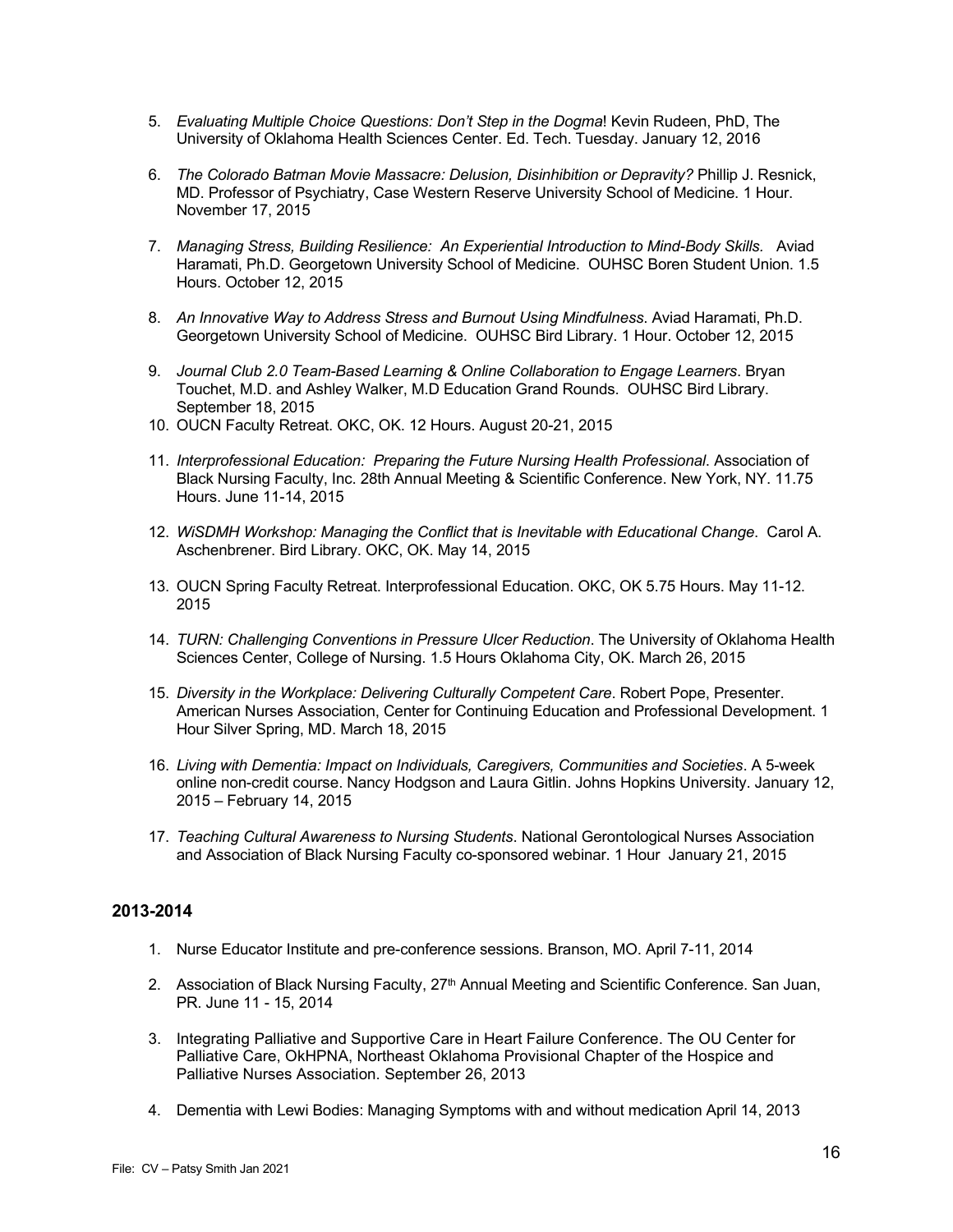5. ABNF Scientific Conference and Annual Meeting, Los Angeles, CA. June 8-11, 2013

#### **2011-2012**

- 1. NLN Nurse Educator Summit. Anaheim, CA. September 19-22, 2012
- 2. ABNF Scientific Conference and Annual Meeting, Washington, DC
- 3. The Gerontological Society of America's 63<sup>rd</sup> Annual Scientific Meeting. New Orleans, LA. November 16-22, 2010

### **2002-2010**

- 1. The Oklahoma Hospice and Palliative Care Association's "A Kaleidoscope of Care" Meeting. Tulsa, OK. October 19, 2010
- 2. The Faculty Development Intensive in Ethnogeriatrics and Health Literacy. Stanford, University. Palo Alto, CA. June 21-25, 2010
- 3. The Michigan Center for Urban African American Aging Research Summer Workshop. University of Michigan. Ann Arbor, MI. June 9-11, 2010
- 4. The Gerontological Society of America's 61<sup>st</sup> Annual Scientific Meeting. National Harbor, MD
- 5. National State of the Science Congress in Nursing Research Program, October, Washington, DC
- 6. Geriatric Nursing Education Consortium (GNEC), October, Atlanta, GA. Stipend covered all expenses
- 7. National Institute on Aging, Technical Assistance Workshop, December, Orlando, FL. Stipend covered travel and lodging
- 8. Winter Intensives, Substance Abuse and Mental Health Services Administration, Minority Fellowship Program

| Washington, DC | December 3-5,2004   |
|----------------|---------------------|
| Cleveland, OH  | December 8-11, 2005 |
| Cleveland, OH  | December 1-4, 2006  |
| Seattle, WA    | February 8-11, 2007 |
| Honolulu, HI   | January 23-27, 2008 |
|                |                     |

9. Summer Intensives, Substance Abuse and Mental Health Services Administration, Minority Fellowship Program

| Cleveland, OH     | June 9-12, 2005  |
|-------------------|------------------|
| Cleveland, OH     | June 16-19, 2006 |
| Silver Spring, MD | June 14-17, 2007 |
| Las Vegas, NV     | August 1-4, 2008 |

10. Full-time student, Ph.D in Nursing, Texas Woman's University, Denton, TX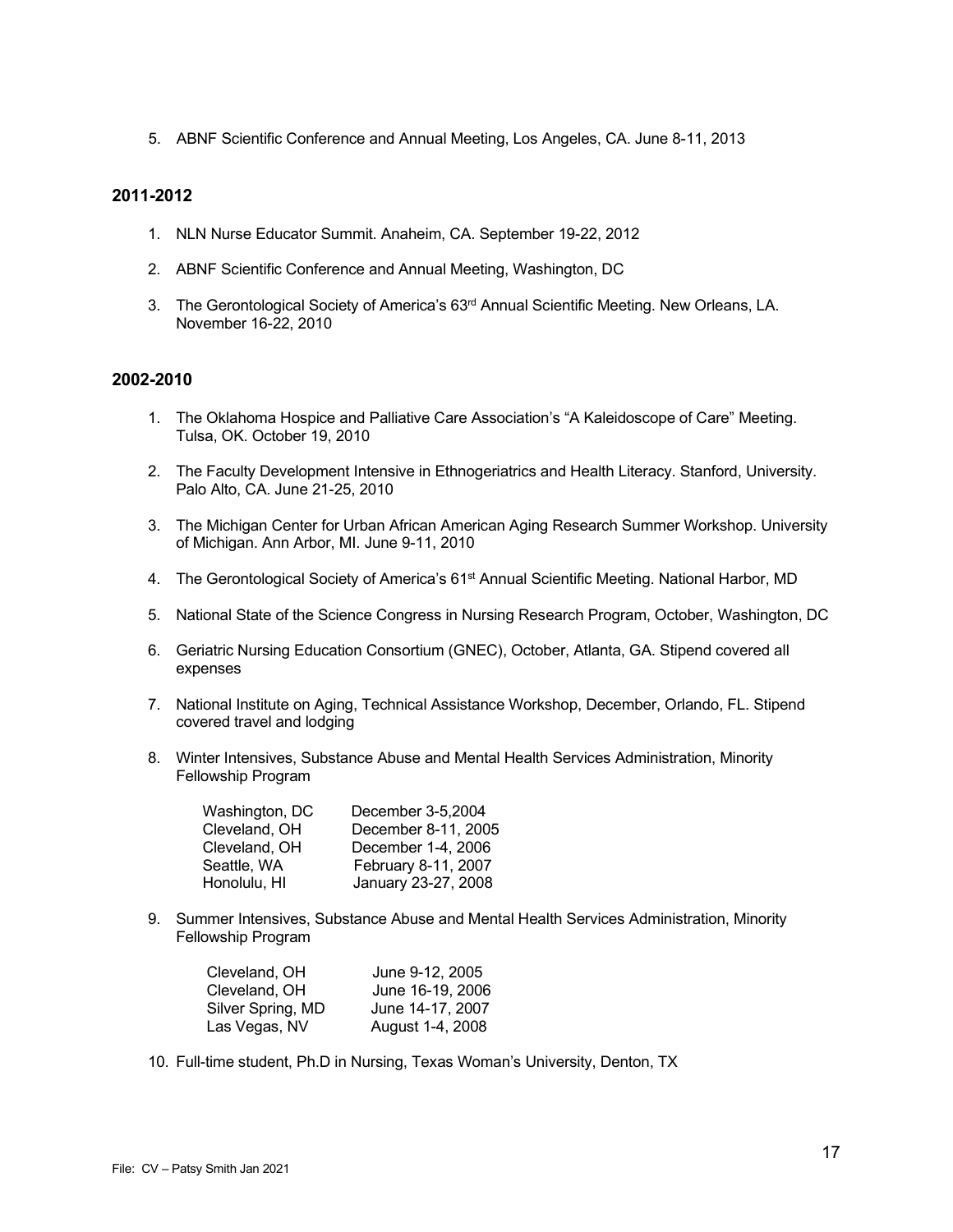# **TEACHING ACTIVITIES: FACULTY**

## **Master of Science in Nursing, Education Courses**

| Course Number                                     | <b>Title, Credit Hours</b>                                                                         | <b>Approximate</b><br><b>Enrollment</b><br>(* not found)                                                                                                                          | Years                                                                                                                                                                                                                                                                      |
|---------------------------------------------------|----------------------------------------------------------------------------------------------------|-----------------------------------------------------------------------------------------------------------------------------------------------------------------------------------|----------------------------------------------------------------------------------------------------------------------------------------------------------------------------------------------------------------------------------------------------------------------------|
| <b>NURS 5924</b>                                  | Leadership and Scholarship in<br>Nursing Education (4)                                             | 3<br>5<br>3<br>6<br>3<br>$\overline{2}$                                                                                                                                           | Spring 2021<br><b>Fall 2020</b><br>Spring 2020<br><b>Fall 2019</b><br>Spring 2019<br><b>Fall 2018</b>                                                                                                                                                                      |
| <b>NURS 5093</b>                                  | Concepts of Pathophysiology<br>and Pharmacology: A Case-<br>based Approach (3)                     | 3<br>Rescheduled, low<br>enrollment<br>7<br>3 - rescheduled for<br>Spring 2019<br>5<br>4<br>9<br>$\overline{7}$<br>12<br>$\overline{7}$<br>12<br>10<br>18<br>13<br>$\overline{7}$ | <b>Fall 2020</b><br><b>Fall 2019</b><br>Spring 2019<br><b>Fall 2018</b><br>Spring 2018<br><b>Fall 2017</b><br>Spring 2017<br><b>Fall 2016</b><br>Spring 2016<br><b>Fall 2015</b><br>Spring 2015<br><b>Fall 2014</b><br>Spring 2014<br><b>Fall 2013</b><br><b>Fall 2012</b> |
| <b>NURS 5263</b>                                  | Testing and Evaluation in<br>Nursing (3)                                                           | 5<br><b>All Students</b><br>rescheduled<br>4<br>6<br>¥<br>5<br>3<br>6<br>7                                                                                                        | Spring 2018<br><b>Fall 2017</b><br>Spring 2017<br><b>Fall 2016</b><br>Spring 2016<br><b>Fall 2015</b><br>Spring 2015<br><b>Fall 2014</b><br>Spring 2014                                                                                                                    |
| NURS 5990 / 5003                                  | Special Studies: Application of<br><b>Advanced Clinical Concepts in</b><br>Care of Populations (3) | 2                                                                                                                                                                                 | Spring 2015                                                                                                                                                                                                                                                                |
| <b>Master of Science in Nursing, Core Courses</b> |                                                                                                    |                                                                                                                                                                                   |                                                                                                                                                                                                                                                                            |

*Course Number Title, Credit Hours Enrollment or \* not found Years*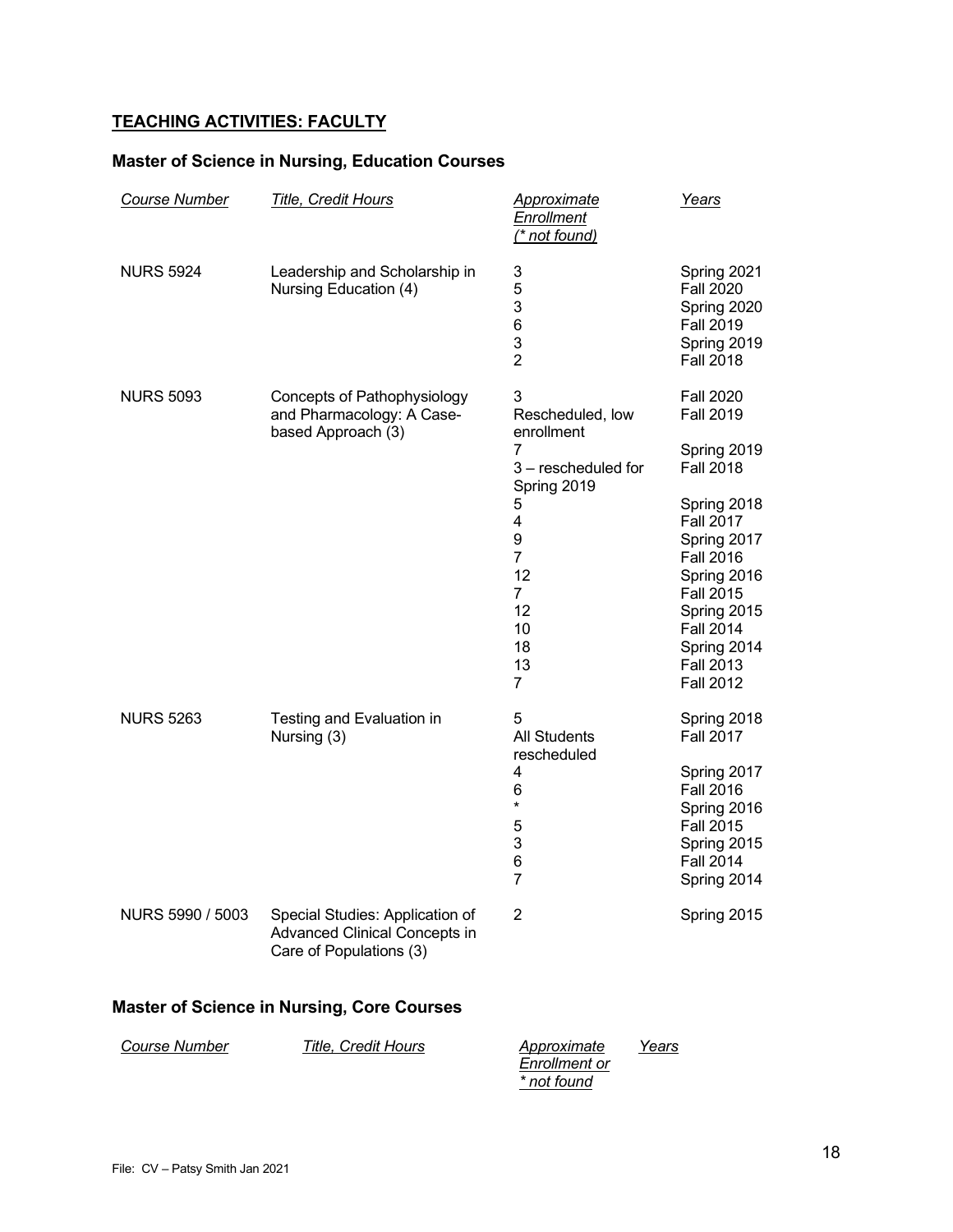| <b>NURS 5373</b> | Organizational and Systems<br>Management in Nursing (3cr)<br><b>Background for Nursing</b><br>Practice (3cr)                  | 10                                                             | Spring 2021                                                                                                                                                            |
|------------------|-------------------------------------------------------------------------------------------------------------------------------|----------------------------------------------------------------|------------------------------------------------------------------------------------------------------------------------------------------------------------------------|
| <b>NURS 5313</b> |                                                                                                                               | 5<br>18<br>5<br>30<br>18<br>23                                 | Spring 2018<br><b>Fall 2017</b><br>Spring 2017<br><b>Fall 2016</b><br>Spring 2014<br><b>Fall 2013</b>                                                                  |
| <b>NURS 5423</b> | Evidence-Based Practice and<br>Scholarship in Nursing (3)                                                                     | 12<br>30<br>31<br>42<br>27<br>20                               | Spring 2018<br><b>Fall 2017</b><br>Spring 2017<br><b>Fall 2016</b><br><b>Fall 2013</b><br>Spring 2013                                                                  |
| <b>NURS 5033</b> | Research in Nursing (3)                                                                                                       | 27<br>30<br>11                                                 | <b>Fall 2012</b><br>Spring 2012<br><b>Fall 2011</b>                                                                                                                    |
|                  | Section 200; final six weeks<br>of Section 102                                                                                | $^\star$                                                       | Spring 2011                                                                                                                                                            |
|                  |                                                                                                                               | $^\star$                                                       | <b>Fall 2010</b>                                                                                                                                                       |
| <b>NURS 5053</b> | Policy and Ethics in Nursing,<br>Accelerated (3)                                                                              | 19                                                             | <b>Fall 2012</b>                                                                                                                                                       |
|                  | Policy and Ethics in Nursing.<br><b>Graduate Nursing, Internet</b>                                                            | *                                                              | <b>Fall 2010</b>                                                                                                                                                       |
| <b>NURS 5073</b> | Theory Development in<br>Nursing, Internet (3)                                                                                | 29<br>$\star$<br>$\star$<br>*<br>$^\star$<br>¥<br>$\star$<br>* | <b>Fall 2011</b><br>Spring 2010<br><b>Fall 2009</b><br>Spring 2009<br><b>Fall 2008</b><br>Summer 2008<br>Spring 2008<br><b>Fall 2007</b><br>Summer 2007<br>Spring 2007 |
| <b>NURS 6001</b> | Guest Lecturer (recorded for<br>presentation in subsequent<br>semesters)                                                      | *                                                              | <b>Fall 2010</b>                                                                                                                                                       |
| <b>NURS 6402</b> | Implementing Research with<br>Diverse Populations, Guest<br>Lecture (recorded for<br>presentation in subsequent<br>semesters) | *                                                              | Spring 2009                                                                                                                                                            |

# **Undergraduate Courses**

| <i>Course Number</i> | Title. Credit Hours | Approximate   | Years |
|----------------------|---------------------|---------------|-------|
|                      |                     | Enrollment or |       |